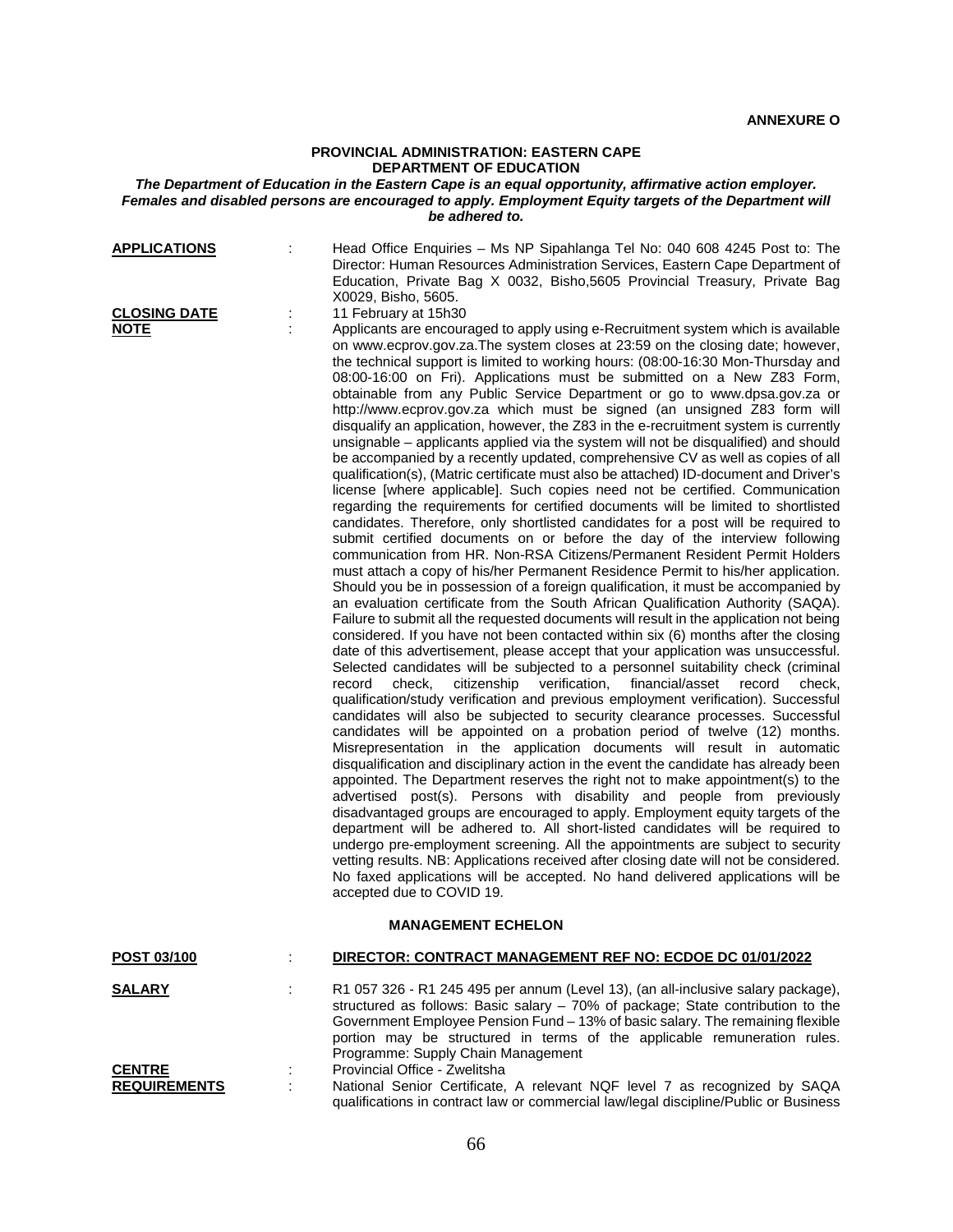Administration. The recommended candidate must have a SMS Pre-entry certificate (Nyukela) as offered by the National School of Government (NSG). The name of the pre-entry course is "Certificate for entry into the SMS" and full details can be sourced by following the link: https://www.thensg.gov.za/trainingcours/sms-pre-entry-programme. Provide Legal and SCM advisory services. A minimum of eight years demonstrated experience in contract management environment, of which five years should be at a middle managerial level. Experience in procurement and financial services, especially employee benefits, pension fund and retirement benefits administration will be a distinct advantage. Extensive and in-depth knowledge of PFMA, Treasury Regulations, the Broad Based Black Economic Empowerment Act, Preferential Procurement Policy Framework Act and Supply Chain Management Framework. Knowledge of the Code of Conduct for Supply Chain Management Practitioners. Membership of a professional body in the SCM field will be an added advantage. The competency assessment will be testing generic managerial competencies using the mandated DPSA SMS competency assessment tools.

**DUTIES** : Develop Department Contract Management Policies and guidelines. Provide guidance on the reviewal of contract management policies and procedures annually. Conduct research on best practices with regards to Contract Management policies and procedures. Draft recommendations of improvements and submit for approval. Develop and maintain ECDoE contract register. Manage, undertake and review the monitoring, analyses and determination of actions to ensure proper contract administration. Administer variations to contracts. Evaluate applications for price adjustments and invoke penalty clauses. Evaluate applications for variations, amendments and cancelations and develop proposals for approval. Undertake dispute resolution and ensure that all documentation is prepared and available to resolve disputes. Maintain proper relationship with suppliers within the code of ethics to ensure deliver off goods/services. Monitor supplier performance according to the contract and service level agreement. Manage the allocated resources of the Directorate. Maintain high standards by ensuring that the team / section produces excellent work in terms of quality / quantity and timeliness. Resolve problems of motivation and control with minimum guidance from manager. Delegate functions to staff based on individual potential provide the necessary guidance and support and afford staff adequate training and development opportunities. Ensure timeously development and implementation of Work Plans and Personal Development Plans (PDP's) for all subordinates. Manage daily employee performance and ensure timely Performance Assessments of all subordinates. Ensure management, maintenance and safekeeping of assets. Provide guidance on the reviewal of contract management policies and procedures annually. Conduct research on best practices with regards to Contract Management policies and procedures. **ENQUIRIES** : Mr M Harmse Tel No: 040 608 4624

# **DEPARTMENT OF HEALTH**

*The Department of Transport in the Eastern Cape is an equal opportunity, affirmative action employer. Females and disabled persons are encouraged to apply. Employment Equity targets of the Department will be adhered to.*

| <b>APPLICATIONS</b> | Applicants must apply using e-Recruitment system which is available on                |
|---------------------|---------------------------------------------------------------------------------------|
|                     | https://erecruitment.ecotp.gov.za. To report technical glitches, for assistance       |
|                     | regarding the system, and/or for activation of your profile, send an email to:        |
|                     | Nolungalungisa.nelani@ecotp.gov.za (NB: For Technical Glitches Only) with your        |
|                     | ID Number, your profile email address, details of the issue. The system is available  |
|                     | 24/7 and closes at 23:59pm on the closing date. However, the technical support is     |
|                     | given within working hours and weekdays only i.e. between 08:00-16:30 from            |
|                     | Monday-Thursday and between 08:00-16:00 on Fridays. Should you submit your            |
|                     | applications to: Nolungalungisa.nelani@ecotp.gov.za and not as specified above $-$    |
|                     | your application will be regarded as lost and will not be considered.                 |
| <b>CLOSING DATE</b> | 11 February 2022 @ 15:30                                                              |
| <b>NOTE</b>         | Applications must be posted on the new Z83 Form accompanied by copies of              |
|                     | Qualification(s) inclusive of Matric certificate, Identity document, Proof of         |
|                     | registration, proof of citizenship if not RSA citizen, a comprehensive CV, indicating |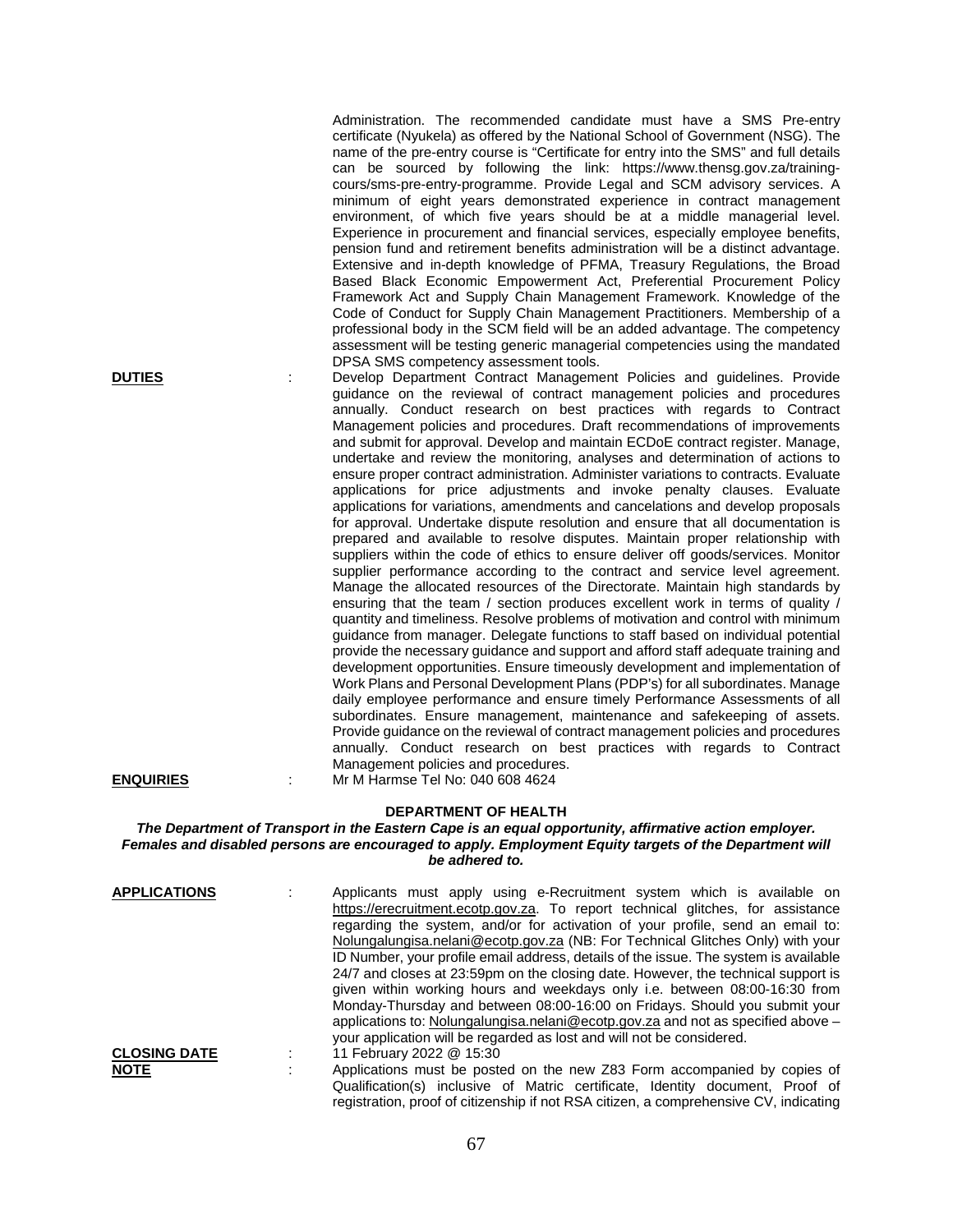three reference persons: Name and Contact Numbers, A relationship with reference, Furthermore, such copies need not be certified when applying for a post. Communication from the HR of the department regarding the requirements for certified documents will be limited to shortlisted candidates. Therefore, only shortlisted candidates for a post will be required to submit certified documents on or before the day of the interview following communication from HR. Applicants must note that further Personnel Suitability checks will be conducted on short-listed candidates and that their appointment is subject to the outcome of these checks which include security clearance, security vetting, qualification verification and criminal record checks. Reference checks will be done on nominated candidate(s). Note that correspondence will only be conducted with the short-listed candidates. If you have not been contacted by the Department of Health within three (3) months of the closing date of the advertisement, please accept that your application was unsuccessful. We thank all applicants for their interest. People with disabilities are encouraged to apply for these posts.

# **MANAGEMENT ECHELON**

| POST 03/101                                    | <b>CHIEF</b> | <b>EXECUTIVE</b>                                                                                                                                                                                                                                                                                                                                                                                                                                                                                                                                                                                                                                                                                                                                                                                                                                                                                                                                                                                                                                                                                                                                                                                                                                                                                                                                                                                                                                                                                                      | <b>OFFICER</b> | (CEO) | <b>REF</b> | NO: |
|------------------------------------------------|--------------|-----------------------------------------------------------------------------------------------------------------------------------------------------------------------------------------------------------------------------------------------------------------------------------------------------------------------------------------------------------------------------------------------------------------------------------------------------------------------------------------------------------------------------------------------------------------------------------------------------------------------------------------------------------------------------------------------------------------------------------------------------------------------------------------------------------------------------------------------------------------------------------------------------------------------------------------------------------------------------------------------------------------------------------------------------------------------------------------------------------------------------------------------------------------------------------------------------------------------------------------------------------------------------------------------------------------------------------------------------------------------------------------------------------------------------------------------------------------------------------------------------------------------|----------------|-------|------------|-----|
|                                                |              | ECHEALTH/CEO/NMAH/01/01/2022                                                                                                                                                                                                                                                                                                                                                                                                                                                                                                                                                                                                                                                                                                                                                                                                                                                                                                                                                                                                                                                                                                                                                                                                                                                                                                                                                                                                                                                                                          |                |       |            |     |
| <b>SALARY</b><br><b>CENTRE</b>                 |              | R1 521 591 - R1 714 074 per annum (Level 15), inclusive SMS package                                                                                                                                                                                                                                                                                                                                                                                                                                                                                                                                                                                                                                                                                                                                                                                                                                                                                                                                                                                                                                                                                                                                                                                                                                                                                                                                                                                                                                                   |                |       |            |     |
| <b>REQUIREMENTS</b>                            | license.     | OR Tambo District, Nelson Mandela Academic Hospital<br>National Senior Certificate, An undergraduate qualification MBChB/BChD (NQF<br>level 7) and postgraduate qualification in Management/ Public Health (NQF Level<br>8) as recognized by SAQA. A minimum of $8 - 10$ years' experience in the Health<br>Sector at Senior Management level. Registration with the relevant Professional<br>Council. Senior Management Pre-entry Programme Certificate (Nyukela) required<br>prior to appointment. Knowledge of relevant such as National Health Act, (PFMA),<br>Public Service Act and related regulations and policies. Competencies: Strategic<br>capability and leadership, Programme and Project Management, Financial<br>Management, Change Management, People Management and Empowerment,<br>Service Delivery Innovation, Knowledge Management, Problem Solving and<br>Analysis, Communication, Client Orientation and Customer focus. A valid driver's                                                                                                                                                                                                                                                                                                                                                                                                                                                                                                                                                      |                |       |            |     |
| <b>DUTIES</b>                                  |              | To plan, direct coordinate and manage the efficient and effective delivery of clinical<br>and administration support services through working the key executive<br>management team at the hospital within the legal regulatory framework. To present<br>the Hospital Authoritatively at provincial and public forums. To provide Strategic<br>leadership to improve operational effectively within the health establishment to<br>improve health outcomes. Strategic Planning: Prepare a strategic Plan for the<br>Hospital to ensure it is in Line with the 10-point plan, national, provincial, regional<br>and district plan. Finance Management: Maximize revenue through Collection of all<br>income due to the hospital, ensure that Hospital is managed within the budget in<br>line with the PFMA and Relevant guidelines. Ensure that adequate policies,<br>systems and Procedures are in place to enable prudent management of financial<br>resources. Planning of financial resources mobilization. Monitoring and evaluation<br>and Asset and Risk management. Finance management: Maximize revenue<br>through Collection of all income due to the hospital, ensure that Hospital is<br>managed within the budged in line with the PFMA and Relevant guidelines. Ensure<br>that adequate policies, systems and Procedures are in place to enable prudent<br>management of financial resources. Planning of financial resources mobilization.<br>Monitoring and evaluation, and Asset and Risk Management. |                |       |            |     |
| <b>ENQUIRIES</b>                               |              | Mr B Msibi Tel No: 040 608 1163                                                                                                                                                                                                                                                                                                                                                                                                                                                                                                                                                                                                                                                                                                                                                                                                                                                                                                                                                                                                                                                                                                                                                                                                                                                                                                                                                                                                                                                                                       |                |       |            |     |
| POST 03/102                                    | <b>CHIEF</b> | <b>EXECUTIVE</b><br>ECHEALTH/CEO/FRH/02/01/2022                                                                                                                                                                                                                                                                                                                                                                                                                                                                                                                                                                                                                                                                                                                                                                                                                                                                                                                                                                                                                                                                                                                                                                                                                                                                                                                                                                                                                                                                       | <b>OFFICER</b> | (CEO) | <b>REF</b> | NO: |
| SALARY<br><b>CENTRE</b><br><b>DEAILDEMENTS</b> |              | R1 251 183 - R1 495 956 per annum (Level 14), inclusive SMS package<br>Nelson Mandela Metro, Livingstone Tertiary Hospital<br>National Sepier Certificate. An undergraduate qualification (NOE level 7) as                                                                                                                                                                                                                                                                                                                                                                                                                                                                                                                                                                                                                                                                                                                                                                                                                                                                                                                                                                                                                                                                                                                                                                                                                                                                                                            |                |       |            |     |

**REQUIREMENTS** : National Senior Certificate, An undergraduate qualification (NQF level 7) as recognized by SAQA in the clinical field coupled with (5) years' experience in the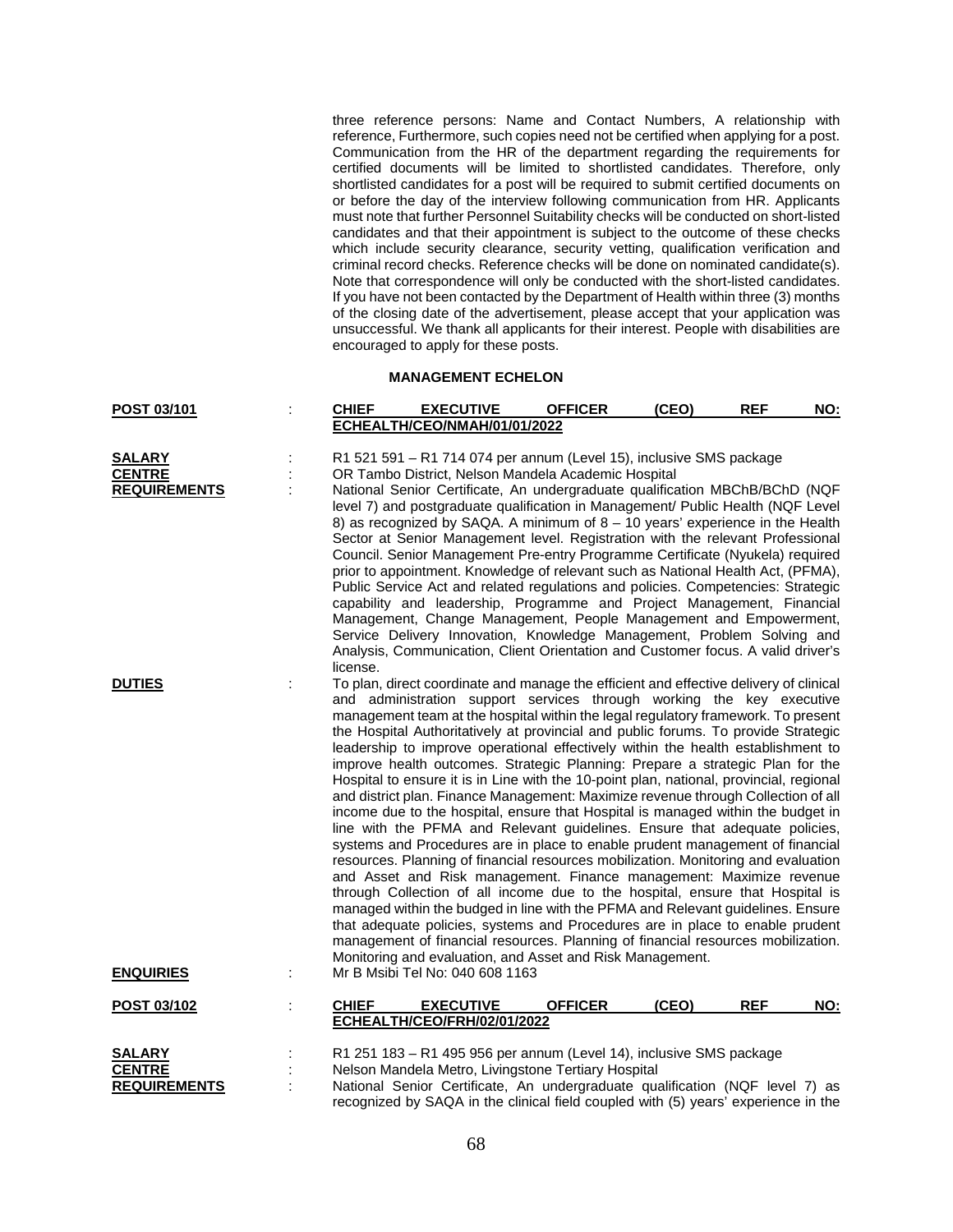| <b>DUTIES</b>                                         | Health Sector at Senior Management level. Registration with the relevant<br>Professional Council. Knowledge of relevant such as National Health Act, (PFMA),<br>Public Service Act and related regulations and policies. Senior Management Pre-<br>entry Programme Certificate (Nyukela) required prior to appointment.<br>Competencies: Strategic capability and leadership, Programme and Project<br>Management, Financial Management, Change Management, People Management<br>and Empowerment, Service Delivery Innovation, Knowledge Management,<br>Problem Solving and Analysis, Communication, Client Orientation and Customer<br>focus. A valid driver's license.<br>To plan, direct coordinate and manage the efficient and effective delivery of clinical<br>and administration support services through working the key executive<br>management team at the hospital within the legal regulatory framework. To present<br>the Hospital Authoritatively at provincial and public forums. To provide Strategic<br>leadership to improve operational effectively within the health establishment to<br>improve health outcomes. Strategic Planning: Prepare a strategic Plan for the<br>Hospital to ensure it is in Line with the 10-point plan, national, provincial, regional<br>and district plan. Finance Management: Maximize revenue through Collection of all<br>income due to the hospital, ensure that Hospital is managed within the budget in<br>line with the PFMA and Relevant guidelines. Ensure that adequate policies,<br>systems and Procedures are in place to enable prudent management of financial<br>resources. Planning of financial resources mobilization. Monitoring and evaluation<br>and Asset and Risk management. Finance management: Maximize revenue<br>through Collection of all income due to the hospital, ensure that Hospital is<br>managed within the budged in line with the PFMA and Relevant guidelines. Ensure<br>that adequate policies, systems and Procedures are in place to enable prudent<br>management of financial resources. Planning of financial resources mobilization. |                                   |
|-------------------------------------------------------|--------------------------------------------------------------------------------------------------------------------------------------------------------------------------------------------------------------------------------------------------------------------------------------------------------------------------------------------------------------------------------------------------------------------------------------------------------------------------------------------------------------------------------------------------------------------------------------------------------------------------------------------------------------------------------------------------------------------------------------------------------------------------------------------------------------------------------------------------------------------------------------------------------------------------------------------------------------------------------------------------------------------------------------------------------------------------------------------------------------------------------------------------------------------------------------------------------------------------------------------------------------------------------------------------------------------------------------------------------------------------------------------------------------------------------------------------------------------------------------------------------------------------------------------------------------------------------------------------------------------------------------------------------------------------------------------------------------------------------------------------------------------------------------------------------------------------------------------------------------------------------------------------------------------------------------------------------------------------------------------------------------------------------------------------------------------------------------------------------------------------------------|-----------------------------------|
| <b>ENQUIRIES</b>                                      | Monitoring and evaluation, and Asset and Risk Management.<br>Mr B Msibi Tel No: 040 608 1163                                                                                                                                                                                                                                                                                                                                                                                                                                                                                                                                                                                                                                                                                                                                                                                                                                                                                                                                                                                                                                                                                                                                                                                                                                                                                                                                                                                                                                                                                                                                                                                                                                                                                                                                                                                                                                                                                                                                                                                                                                         |                                   |
| POST 03/103                                           | <b>CHIEF</b><br><b>EXECUTIVE</b><br><b>OFFICER</b><br>ECHEALTH/CEO/FRH/03/01/2022                                                                                                                                                                                                                                                                                                                                                                                                                                                                                                                                                                                                                                                                                                                                                                                                                                                                                                                                                                                                                                                                                                                                                                                                                                                                                                                                                                                                                                                                                                                                                                                                                                                                                                                                                                                                                                                                                                                                                                                                                                                    | <b>REF</b><br>(CEO)<br><b>NO:</b> |
| <b>SALARY</b><br><b>CENTRE</b><br><b>REQUIREMENTS</b> | R1 251 183 - R1 495 956 per annum (Level 14), inclusive SMS package<br>Buffalo City Metro, Frere Tertiary Hospital<br>National Senior Certificate, An undergraduate qualification (NQF level 7) as<br>recognized by SAQA in the clinical field coupled with (5) years' experience in the<br>Health Sector at Senior Management level. Registration with the relevant<br>Professional Council. Knowledge of relevant such as National Health Act, (PFMA),<br>Public Service Act and related regulations and policies. Senior Management Pre-<br>entry Programme Certificate (Nyukela) required prior to appointment.<br>Competencies: Strategic capability and leadership, Programme and Project<br>Management, Financial Management, Change Management, People Management<br>and Empowerment, Service Delivery Innovation, Knowledge Management,<br>Problem Solving and Analysis, Communication, Client Orientation and Customer<br>focus. A valid driver's license.                                                                                                                                                                                                                                                                                                                                                                                                                                                                                                                                                                                                                                                                                                                                                                                                                                                                                                                                                                                                                                                                                                                                                                 |                                   |
| <b>DUTIES</b>                                         | To plan, direct coordinate and manage the efficient and effective delivery of clinical<br>and administration support services through working the key executive<br>management team at the hospital within the legal regulatory framework. To present<br>the Hospital Authoritatively at provincial and public forums. To provide Strategic<br>leadership to improve operational effectively within the health establishment to<br>improve health outcomes. Strategic Planning: Prepare a strategic Plan for the<br>Hospital to ensure it is in Line with the 10-point plan, national, provincial, regional<br>and district plan. Finance Management: Maximize revenue through Collection of all<br>income due to the hospital, ensure that Hospital is managed within the budget in<br>line with the PFMA and Relevant guidelines. Ensure that adequate policies,<br>systems and Procedures are in place to enable prudent management of financial<br>resources. Planning of financial resources mobilization. Monitoring and evaluation                                                                                                                                                                                                                                                                                                                                                                                                                                                                                                                                                                                                                                                                                                                                                                                                                                                                                                                                                                                                                                                                                             |                                   |

69

and Asset and Risk management. Finance management: Maximize revenue through Collection of all income due to the hospital, ensure that Hospital is managed within the budged in line with the PFMA and Relevant guidelines. Ensure that adequate policies, systems and Procedures are in place to enable prudent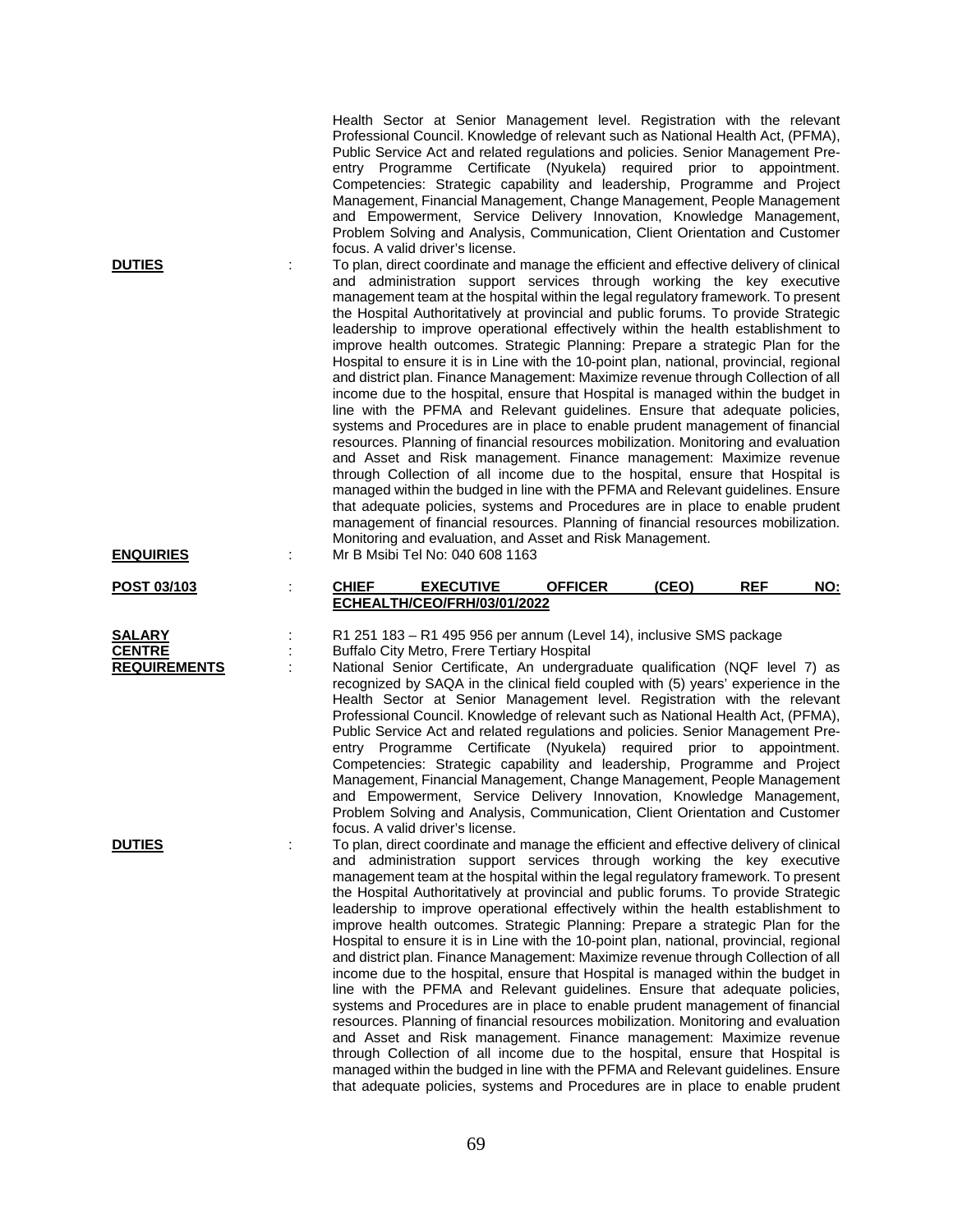| <b>ENQUIRIES</b>                                      |              | management of financial resources. Planning of financial resources mobilization.<br>Monitoring and evaluation, and Asset and Risk Management.<br>Mr B Msibi Tel No: 040 608 1163                                                                                                                                                                                                                                                                                                                                                                                                                                                                                                                                                                                                                                                                                                                                                                                                                                                                                                                                                                                                                                                                                                                                                                                                                                                                                                                                                                                                             |                |       |            |            |
|-------------------------------------------------------|--------------|----------------------------------------------------------------------------------------------------------------------------------------------------------------------------------------------------------------------------------------------------------------------------------------------------------------------------------------------------------------------------------------------------------------------------------------------------------------------------------------------------------------------------------------------------------------------------------------------------------------------------------------------------------------------------------------------------------------------------------------------------------------------------------------------------------------------------------------------------------------------------------------------------------------------------------------------------------------------------------------------------------------------------------------------------------------------------------------------------------------------------------------------------------------------------------------------------------------------------------------------------------------------------------------------------------------------------------------------------------------------------------------------------------------------------------------------------------------------------------------------------------------------------------------------------------------------------------------------|----------------|-------|------------|------------|
| POST 03/104                                           | <b>CHIEF</b> | <b>EXECUTIVE</b>                                                                                                                                                                                                                                                                                                                                                                                                                                                                                                                                                                                                                                                                                                                                                                                                                                                                                                                                                                                                                                                                                                                                                                                                                                                                                                                                                                                                                                                                                                                                                                             | <b>OFFICER</b> | (CEO) | <b>REF</b> | NO:        |
|                                                       |              | ECHEALTH/CEO/MRH/04/01/2022                                                                                                                                                                                                                                                                                                                                                                                                                                                                                                                                                                                                                                                                                                                                                                                                                                                                                                                                                                                                                                                                                                                                                                                                                                                                                                                                                                                                                                                                                                                                                                  |                |       |            |            |
| <b>SALARY</b><br><b>CENTRE</b><br><b>REQUIREMENTS</b> |              | R1 057 326 - R1 245 495 per annum (Level 13), inclusive SMS package<br>OR Tambo District, Mthatha Regional Hospital<br>National Senior Certificate, An undergraduate qualification (NQF level 7) as<br>recognized by SAQA in the clinical field coupled with (5) years' experience in the<br>Health Sector at Senior Management level. Registration with the relevant<br>Professional Council. Knowledge of relevant such as National Health Act, (PFMA),<br>Public Service Act and related regulations and policies. Senior Management Pre-<br>entry Programme Certificate (Nyukela) required prior to appointment.<br>Competencies: Strategic capability and leadership, Programme and Project<br>Management, Financial Management, Change Management, People Management<br>and Empowerment, Service Delivery Innovation, Knowledge Management,<br>Problem Solving and Analysis, Communication, Client Orientation and Customer                                                                                                                                                                                                                                                                                                                                                                                                                                                                                                                                                                                                                                                            |                |       |            |            |
| <b>DUTIES</b><br><b>ENQUIRIES</b>                     |              | focus. A valid driver's license.<br>To plan, direct coordinate and manage the efficient and effective delivery of clinical<br>and administration support services through working the key executive<br>management team at the hospital within the legal regulatory framework. To present<br>the Hospital Authoritatively at provincial and public forums. To provide Strategic<br>leadership to improve operational effectively within the health establishment to<br>improve health outcomes. Strategic Planning: Prepare a strategic Plan for the<br>Hospital to ensure it is in Line with the 10-point plan, national, provincial, regional<br>and district plan. Finance Management: Maximize revenue through Collection of all<br>income due to the hospital, ensure that Hospital is managed within the budget in<br>line with the PFMA and Relevant guidelines. Ensure that adequate policies,<br>systems and Procedures are in place to enable prudent management of financial<br>resources. Planning of financial resources mobilization. Monitoring and evaluation<br>and Asset and Risk management. Finance management: Maximize revenue<br>through Collection of all income due to the hospital, ensure that Hospital is<br>managed within the budged in line with the PFMA and Relevant guidelines. Ensure<br>that adequate policies, systems and Procedures are in place to enable prudent<br>management of financial resources. Planning of financial resources mobilization.<br>Monitoring and evaluation, and Asset and Risk Management.<br>Mr B Msibi Tel No: 040 608 1163 |                |       |            |            |
| POST 03/105                                           | <b>CHIEF</b> | <b>EXECUTIVE</b>                                                                                                                                                                                                                                                                                                                                                                                                                                                                                                                                                                                                                                                                                                                                                                                                                                                                                                                                                                                                                                                                                                                                                                                                                                                                                                                                                                                                                                                                                                                                                                             | <b>OFFICER</b> | (CEO) | <b>REF</b> | <b>NO:</b> |
|                                                       |              | ECHEALTH/CEO/FRONTH/05/01/2022                                                                                                                                                                                                                                                                                                                                                                                                                                                                                                                                                                                                                                                                                                                                                                                                                                                                                                                                                                                                                                                                                                                                                                                                                                                                                                                                                                                                                                                                                                                                                               |                |       |            |            |
| <b>SALARY</b><br><b>CENTRE</b><br><b>REQUIREMENTS</b> |              | R1 057 326 - R1 245 495 per annum (Level 13), inclusive SMS package<br>Chris Hani District, Frontier Regional Hospital<br>National Senior Certificate, An undergraduate qualification (NQF level 7) as<br>recognized by SAQA in the clinical field coupled with (5) years' experience in the<br>Health Sector at Senior Management level. Registration with the relevant<br>Professional Council. Knowledge of relevant such as National Health Act, (PFMA),<br>Public Service Act and related regulations and policies. Senior Management Pre-<br>entry Programme Certificate (Nyukela) required prior to appointment.<br>Competencies: Strategic capability and leadership, Programme and Project<br>Management, Financial Management, Change Management, People Management<br>and Empowerment, Service Delivery Innovation, Knowledge Management,<br>Problem Solving and Analysis, Communication, Client Orientation and Customer<br>focus. A valid driver's license.                                                                                                                                                                                                                                                                                                                                                                                                                                                                                                                                                                                                                     |                |       |            |            |
| <b>DUTIES</b>                                         |              | To plan, direct coordinate and manage the efficient and effective delivery of clinical<br>and administration support services through working the key executive<br>management team at the hospital within the legal regulatory framework. To present<br>the Hospital Authoritatively at provincial and public forums. To provide Strategic<br>leadership to improve operational effectively within the health establishment to<br>improve health outcomes. Strategic Planning: Prepare a strategic Plan for the                                                                                                                                                                                                                                                                                                                                                                                                                                                                                                                                                                                                                                                                                                                                                                                                                                                                                                                                                                                                                                                                              |                |       |            |            |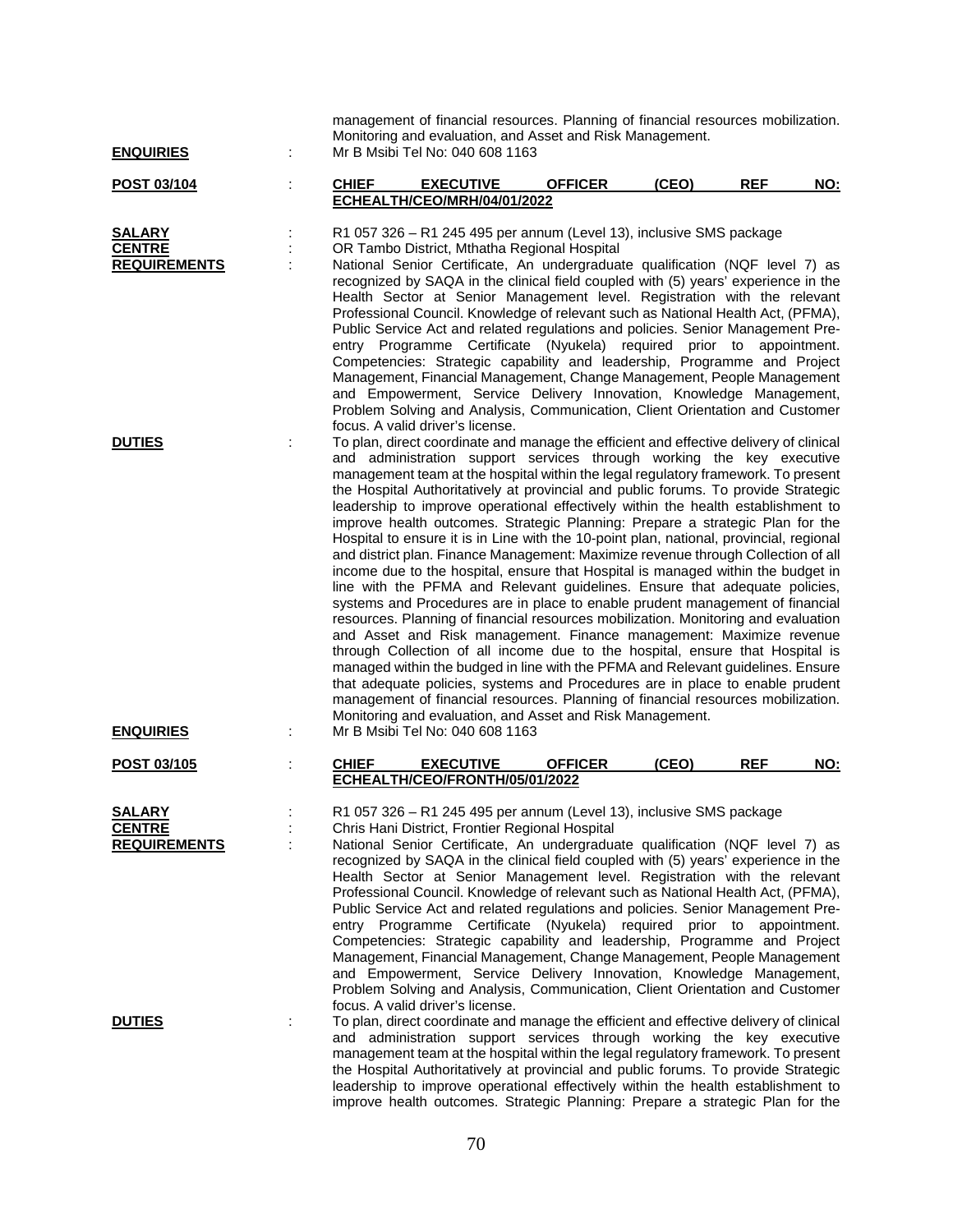| <b>ENQUIRIES</b>                     | Hospital to ensure it is in Line with the 10-point plan, national, provincial, regional<br>and district plan. Finance Management: Maximize revenue through Collection of all<br>income due to the hospital, ensure that Hospital is managed within the budget in<br>line with the PFMA and Relevant guidelines. Ensure that adequate policies,<br>systems and Procedures are in place to enable prudent management of financial<br>resources. Planning of financial resources mobilization. Monitoring and evaluation<br>and Asset and Risk management. Finance management: Maximize revenue<br>through Collection of all income due to the hospital, ensure that Hospital is<br>managed within the budged in line with the PFMA and Relevant guidelines. Ensure<br>that adequate policies, systems and Procedures are in place to enable prudent<br>management of financial resources. Planning of financial resources mobilization.<br>Monitoring and evaluation, and Asset and Risk Management.<br>Mr B Msibi Tel No: 040 608 1163                                                                                                                                                                                                                                                                                                                                                                                                                                                                                                                                                        |
|--------------------------------------|----------------------------------------------------------------------------------------------------------------------------------------------------------------------------------------------------------------------------------------------------------------------------------------------------------------------------------------------------------------------------------------------------------------------------------------------------------------------------------------------------------------------------------------------------------------------------------------------------------------------------------------------------------------------------------------------------------------------------------------------------------------------------------------------------------------------------------------------------------------------------------------------------------------------------------------------------------------------------------------------------------------------------------------------------------------------------------------------------------------------------------------------------------------------------------------------------------------------------------------------------------------------------------------------------------------------------------------------------------------------------------------------------------------------------------------------------------------------------------------------------------------------------------------------------------------------------------------------|
|                                      | <b>OTHER POSTS</b>                                                                                                                                                                                                                                                                                                                                                                                                                                                                                                                                                                                                                                                                                                                                                                                                                                                                                                                                                                                                                                                                                                                                                                                                                                                                                                                                                                                                                                                                                                                                                                           |
| POST 03/106                          | SENIOR LEGAL ADMIN OFFICER (MR6)<br><b>REF</b><br>NO: ECHEALTH/SL-<br>AO/HO/06/01/2022 (X2 POSTS)                                                                                                                                                                                                                                                                                                                                                                                                                                                                                                                                                                                                                                                                                                                                                                                                                                                                                                                                                                                                                                                                                                                                                                                                                                                                                                                                                                                                                                                                                            |
| <b>SALARY</b>                        | R480 927 – R1 157 940 per annum, (OSD)                                                                                                                                                                                                                                                                                                                                                                                                                                                                                                                                                                                                                                                                                                                                                                                                                                                                                                                                                                                                                                                                                                                                                                                                                                                                                                                                                                                                                                                                                                                                                       |
| <b>CENTRE</b><br><b>REQUIREMENTS</b> | Bhisho, Head Office<br>National Senior Certificate, LLB (or as otherwise determined by the Minister of<br>Justice and Constitutional Development with at least 8 years' appropriate post<br>qualification legal experience. Experience in and knowledge of legislation drafting,<br>Management of litigations, conducting research and provision of legal opinions,<br>meeting the above requirements, fair knowledge or vast practice experience in<br>clinical background, medical malpractices will be an added advantage, strong<br>understanding and knowledge of South African Legal System including Legislation<br>of the Public Service and strong knowledge and understanding of Health related<br>Legislation Framework. Good communication (written and verbal) skills, good office<br>administration, planning, organisation and supervisory skills, Computer literate (MS<br>Word, Excel, Power Point etc.). A valid driver's license, problem solving,<br>interpersonal skills, strategic capabilities, leadership, project management, dispute<br>resolution skills will be an added advantage.                                                                                                                                                                                                                                                                                                                                                                                                                                                                              |
| <b>DUTIES</b>                        | Develop and improve existing Departmental plans and strategic intervention related<br>to implementation of relevant legislation, provide support services to the unit in<br>relation to all performance improvement initiatives, draft, amend and input<br>legislation administered by the Department and make necessary legislation inputs<br>where necessary in line with instructions, drafting, editing and amending of<br>regulations in the Department, ensuring that Department's Legislative process and<br>Regulations development process are finalised within relevant time frames, provide<br>advices on legal compliance and legal risks inherent, coordinate and liaise with<br>relevant stakeholders on the effective implementation of Legal framework related<br>to the Department. Develop legal documents, memoranda, reports, government<br>notices, monitor and evaluate reports and related implementation of relevant<br>legislation and draft legal research and ensure submission of strategic<br>recommendation on appropriate intervention or relevant stakeholders for effective<br>implementation of relevant legislation, compile and provide various reports,<br>opinions and guidelines relevant to facilitate implementation of the relevant<br>legislation, coordinate legal representation of the Department in litigation<br>management, dispute resolution forums and internal appeals, assist the Senior<br>Manager in coaching and mentoring junior colleagues and in scrutinising legal<br>opinion, bills, regulations and legal research documents. |
| <b>ENQUIRIES</b><br><b>NOTE</b>      | Ms N Maseko Tel No: 083 378 0111<br>Salary/notch will be determined based on experience                                                                                                                                                                                                                                                                                                                                                                                                                                                                                                                                                                                                                                                                                                                                                                                                                                                                                                                                                                                                                                                                                                                                                                                                                                                                                                                                                                                                                                                                                                      |
| POST 03/107                          | <b>LEGAL</b><br><b>ADMIN</b><br><b>OFFICER:</b><br><b>MR1-</b><br>MR5<br><b>REF</b><br>NO:<br><u>ECHEALTH/SL-</u><br>AO/HO/07/01/2022 (X3 POSTS)                                                                                                                                                                                                                                                                                                                                                                                                                                                                                                                                                                                                                                                                                                                                                                                                                                                                                                                                                                                                                                                                                                                                                                                                                                                                                                                                                                                                                                             |
| <b>SALARY</b>                        | R201 387 - R541 779 per annum, (OSD)<br>MR1: R201 382 per annum, (OSD)<br>MR2: R233 712 per annum, (OSD)                                                                                                                                                                                                                                                                                                                                                                                                                                                                                                                                                                                                                                                                                                                                                                                                                                                                                                                                                                                                                                                                                                                                                                                                                                                                                                                                                                                                                                                                                     |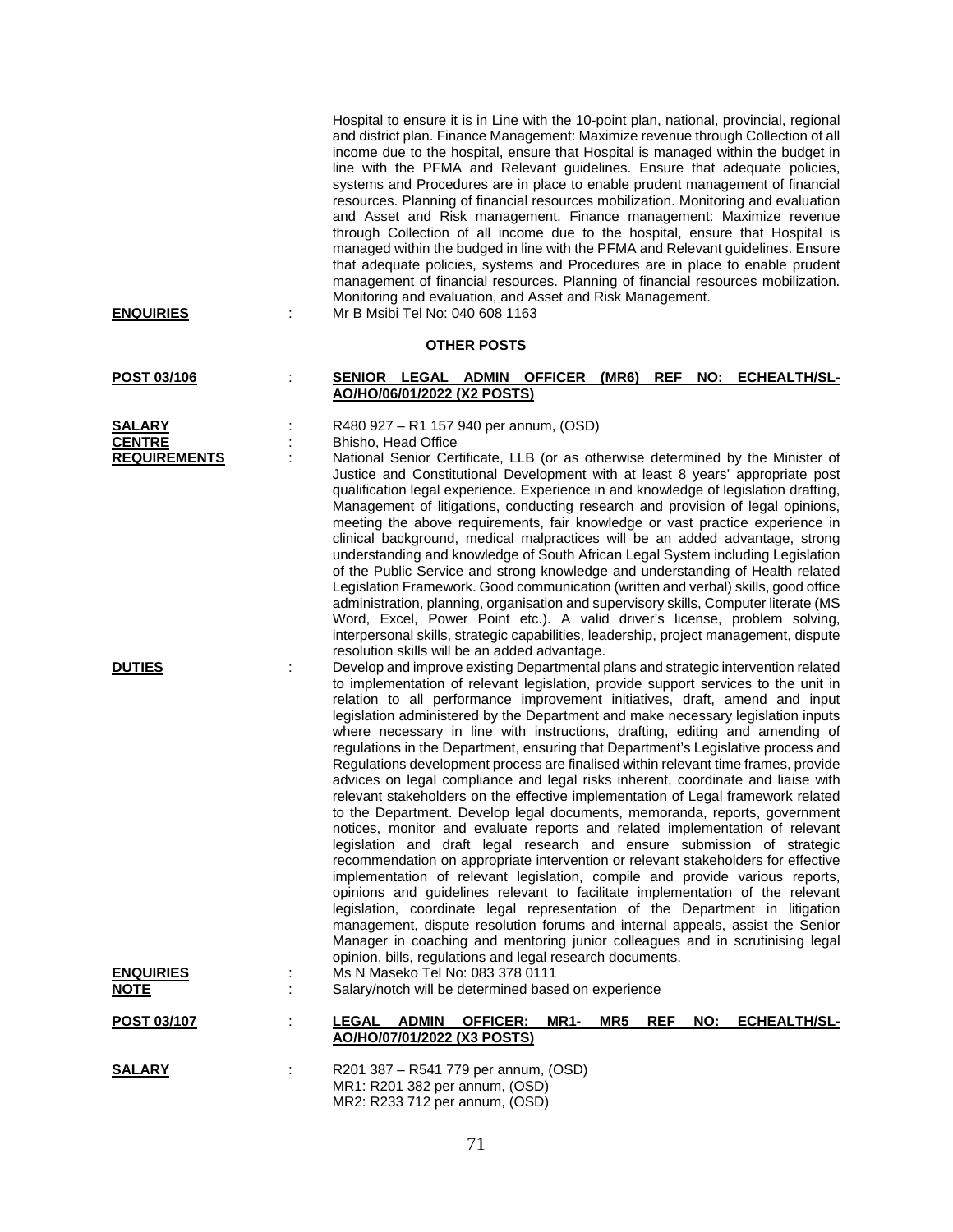| <b>DEPARTMENT OF TRANSPORT</b><br>The Department of Transport in the Eastern Cape is an equal opportunity, affirmative action employer.<br>Females and disabled persons are encouraged to apply. Employment Equity targets of the Department will<br>be adhered to. |   |                                                                                                                                                                                                                                                                                                                                                                                                                                                                                                                                                                                                                                                                                                                                                                                                                                                                                                                                                                                                                                                                                                                                                                                                                                                                                                                                                                                                                                                                                                                                                                                                                                                                                                                                                                                                                                                 |  |  |
|---------------------------------------------------------------------------------------------------------------------------------------------------------------------------------------------------------------------------------------------------------------------|---|-------------------------------------------------------------------------------------------------------------------------------------------------------------------------------------------------------------------------------------------------------------------------------------------------------------------------------------------------------------------------------------------------------------------------------------------------------------------------------------------------------------------------------------------------------------------------------------------------------------------------------------------------------------------------------------------------------------------------------------------------------------------------------------------------------------------------------------------------------------------------------------------------------------------------------------------------------------------------------------------------------------------------------------------------------------------------------------------------------------------------------------------------------------------------------------------------------------------------------------------------------------------------------------------------------------------------------------------------------------------------------------------------------------------------------------------------------------------------------------------------------------------------------------------------------------------------------------------------------------------------------------------------------------------------------------------------------------------------------------------------------------------------------------------------------------------------------------------------|--|--|
| <b>DUTIES</b><br><u>ENQUIRIES</u><br><b>NOTE</b>                                                                                                                                                                                                                    | ÷ | related to implementation of relevant legislation, provide Support services to the<br>unit in relation to all performance improvement Initiatives, draft and amend<br>legislation administered by the Department and Make necessary legislation inputs<br>where necessary in line with the Instructions, drafting, editing and amending of<br>regulations in the Department, ensuring that Department's Legislative process and<br>Regulation development process are finalised within relevant time frames, Provide<br>advices on legal compliance and legal risks inherent, coordinate and Liaise with<br>relevant stakeholders on the effective implementation of legal Framework related<br>to the Department. Develop legal documents, Memoranda, reports, government<br>notices, and monitor and evaluate reports. Related implementation of relevant<br>legislation and draft legal research and ensure submission of strategic<br>recommendation on appropriate Intervention or relevant stakeholders for effective<br>implementation of Relevant legislation, compile and provide various reports,<br>opinions And guidelines relevant to facilitate implementation of the relevant<br>Legislation. Coordinate legal representation of the Department in litigation<br>management, dispute resolution forums and internal appeals.<br>Ms N Maseko Tel No: 083 378 0111<br>Salary/notch will be determined based on experience                                                                                                                                                                                                                                                                                                                                                                                                          |  |  |
| <b>REQUIREMENTS</b>                                                                                                                                                                                                                                                 | ÷ | National Senior Certificate, MR1: LLB (or as otherwise determined by the Minister<br>of Justice and Constitutional Development with no previous legal experience<br>required. MR2: LLB (or as otherwise determined by the Minister of Justice and<br>Constitutional Development with at least 1 year's appropriate post qualification<br>legal experience. MR3: LLB (or as otherwise determined by the Minister of Justice<br>and Constitutional Development with At least 2 year's appropriate legal experience.<br>MR4: LLB (or as otherwise determined by the Minister of Justice and Constitutional<br>Development with at least 5 years' appropriate post qualification legal experience.<br>MR5: LLB (or as otherwise determined by the Minister of Justice and Constitutional<br>Development with at least 8 years' appropriate post qualification legal experience.<br>Experience in and knowledge of Legislation drafting, management of litigations,<br>conducting research and provision of legal opinions, meeting the above<br>requirements, Fair knowledge of vast practice experience in clinical background,<br>Medical malpractices will be an added advantage. Strong understanding and<br>knowledge of South African Legal System, including Legislation of the Public<br>Service and strong knowledge and understanding of Health related Legislation<br>Framework. Good communication (written and verbal) skills, good office<br>administration, planning, organisation and supervisory skills, computer literate (MS<br>word, Excel, Power Point etc.). Valid driver's license, problem solving, interpersonal<br>skills, Strategic capabilities, leadership, project management, dispute resolution<br>Skills will be an added advantage.<br>Develop and improve existing Departmental plans and strategic Intervention |  |  |
| <b>CENTRE</b>                                                                                                                                                                                                                                                       |   | MR3: R260 928 - R298 350 per annum, (OSD)<br>MR4: R315 225 - R357 072 per annum, (OSD)<br>MR5: R378 990 - R488 136 per annum, (OSD)<br>Bhisho, Head Office                                                                                                                                                                                                                                                                                                                                                                                                                                                                                                                                                                                                                                                                                                                                                                                                                                                                                                                                                                                                                                                                                                                                                                                                                                                                                                                                                                                                                                                                                                                                                                                                                                                                                      |  |  |

| <b>APPLICATIONS</b> | Applicants must apply using e-Recruitment system which is available on              |
|---------------------|-------------------------------------------------------------------------------------|
|                     | https://erecruitment.ecotp.gov.za. To report technical glitches, for assistance     |
|                     | regarding the system, and/or for activation of your profile, send an email to:      |
|                     | Nolungalungisa.nelani@ecotp.gov.za (NB: For Technical Glitches Only-No CVs)         |
|                     | with your ID Number, your profile email address, details of the issue. The system   |
|                     | is available 24/7 and closes at 23:59pm on the closing date. However, the technical |
|                     | support is given within working hours and weekdays only i.e. between 08:00-16:30    |
|                     | from Monday-Thursday and between 08:00-16:00 on Fridays. Should you submit          |
|                     | your applications to: Nolungalungisa.nelani@ecotp.gov.za and not as specified       |
|                     | above – your application will be regarded as lost and will not be considered.       |
| <b>CLOSING DATE</b> | 11 February 2022 at 15:30                                                           |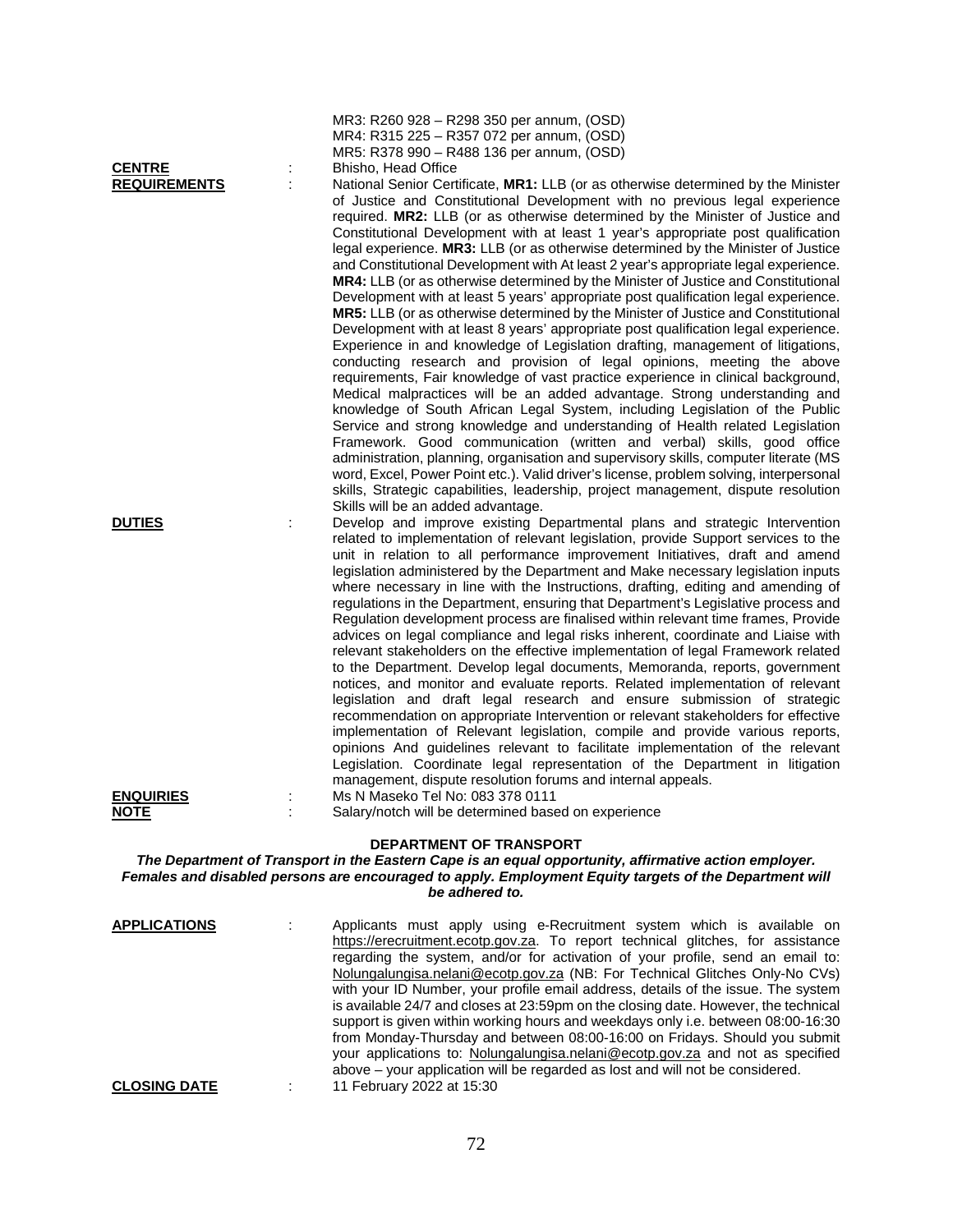**NOTE** : Applications must be submitted on a Z83 Form, obtainable from any Public Service<br>department or on the internet at department or on the internet at <http://www.ectransport.gov.za/documents/Z83%20FORM.pdf> which must be signed and should be accompanied by a recently updated, comprehensive CV. The applicant must submit copies of qualifications, identity documents and drivers license (where appropriate) and any other relevant documents. Such copies need not be certified when applying for a post. The communication from HR regarding the requirements for certified documents will be limited to shortlisted candidates. Therefore only shortlisted candidates for a post will be required to submit certified documents on or before the day of the interview following communication from HR. Non-RSA Citizens/Permanent Resident Permit Holders must attach a copy of his/her Permanent Residence Permit to his/her application. Should you be in possession of a foreign qualification, it must be accompanied by an evaluation certificate from the South African Qualification Authority (SAQA). Failure to submit all the requested documents will result in the application not being considered. Correspondence will be limited to short-listed candidates only. If you have not been contacted within three (3) months after the closing date of this advertisement, please accept that your application was unsuccessful. Suitable candidates will be subjected to a personnel suitability check (criminal record check, citizenship verification, financial/asset record check, qualification/study verification and previous employment verification). Successful candidates will also be subjected to security clearance processes. Where applicable, candidates will be subjected to a skills/knowledge test. Successful candidates will be appointed on a probation period of twelve (12) months. The Department reserves the right not to make appointment(s) to the advertised post(s). Persons with disability and women are encouraged to apply. For SMS posts all shortlisted candidates will be subjected to a technical exercise that intends to test relevant technical elements of the job. The selection panel will recommend candidates to attend a generic Managerial competency assessment in compliance with the DPSA Directive on the implementation of competency based assessment. The department welcomes applications from all racial groups. However, in making appointments preference for these posts will be given to the designated groups in pursuit of departmental EE targets. Woman and people with disability are encouraged to apply. In terms of DPSA Directive for SMS appointments, applicants are required to produce or attach a pre-entry Certificate for entry into the SMS posts and the full details can be sourced by following the link:https://www.thensg.gov.za/training-course/sms-preentry-programme/.NB:To obtain more information on Requirements and Functions: visit www.ecprov.gov.za or www.dpsa.gov.za or [www.ectransport.gov.za](http://www.ectransport.gov.za/) Please take note, NO hand delivered applications will be allowed due to COVID 19. Applicants can apply online using www.ecprov.gov.za through E-recruitment system.

**ERRATUM**: Eastern Cape: Department of Transport: Kindly note the following posts advertised in Public Service Vacancy Circular 44 dated 10 December 2021, The Post Details are amended as follows: (01) General Assistant (Sarah Baartman) with Ref No: 54/12/2021, a correct Salary Level is 02 instead of 03. (02) Candidate Technician (Head Office: King Williams Town) with Ref No: (DOT 28/12/2021) has been withdrawn. Eastern Cape: Department of Transport – GFMS: Kindly note the following post advertised in Public Service Vacancy Circular 44 dated 10 December 2021, the correct post details are as follows: Deputy Director: Asset and Liabilities (East London), Ref No: DOT GFMS 01/12/2021. Applications must be submitted through the following link: [https://erecruitment.ecotp.gov.za](https://erecruitment.ecotp.gov.za/) only. Enquiries: Ms. P Mbewu Tel No: 043 731 1249 and Mr. K Valashiya Tel No: 043 731 2319. The closing date will be 11 February 2022. Applications received after closing date will not be considered.

## **OTHER POSTS**

| <b>POST 03/108</b> | DEPUTY DIRECTOR (COORDINATOR): SCHOLAR TRANSPORT (X2 POSTS) |
|--------------------|-------------------------------------------------------------|
|                    |                                                             |
| <b>SALARY</b>      | R744 255 – R876 705 per annum (Level 11)                    |
| <b>CENTRE</b>      | Alfred Nzo Ref No: DOT01/01/2022                            |
|                    | Chris Hani Ref No: DOT02/01/2022                            |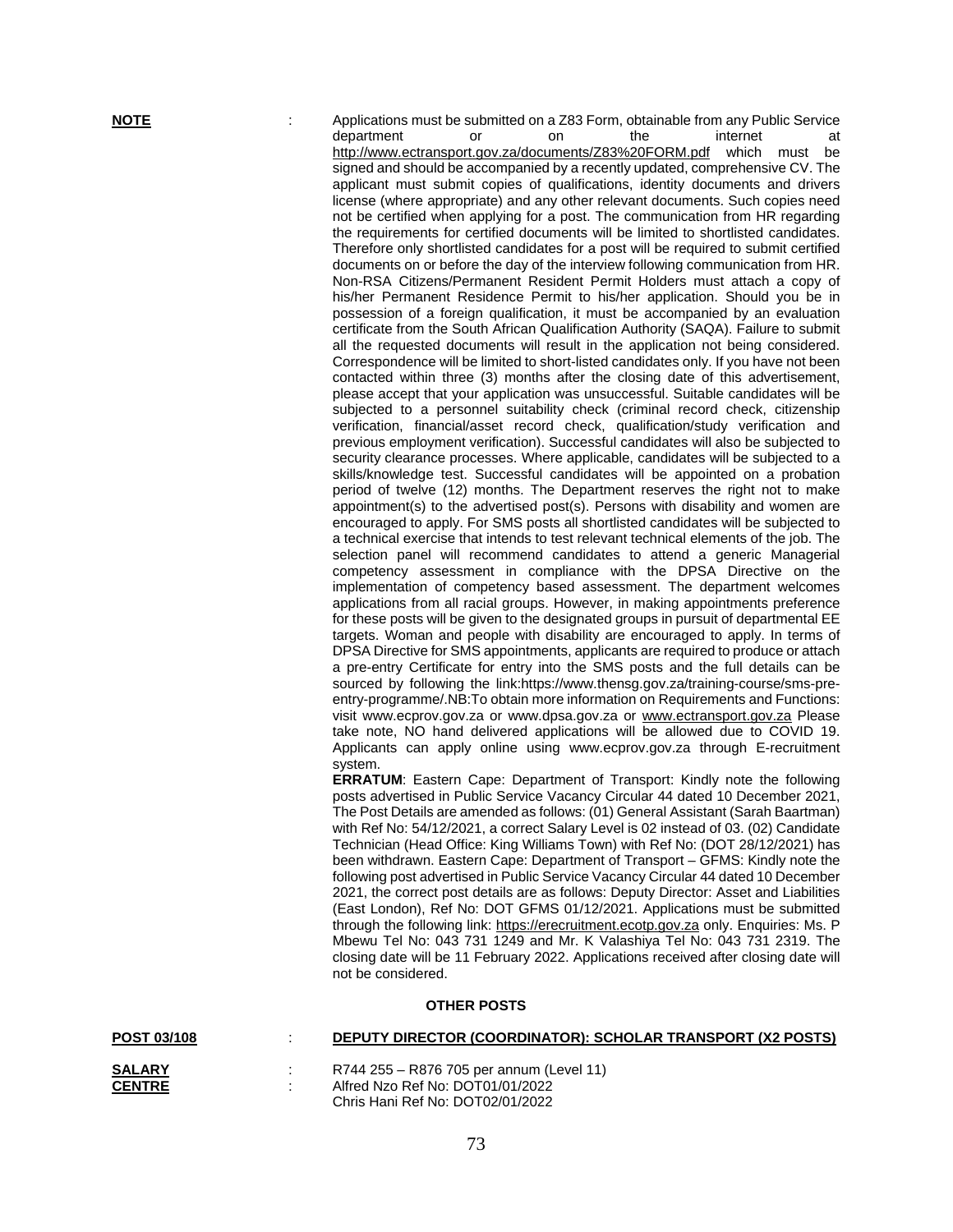| <b>REQUIREMENTS</b><br><b>DUTIES</b>                  | National Senior Certificate, National Diploma (NQF Level 6) / B. Degree (NQF level<br>7) as recognized by SAQA in Transport Management/Public Management/Public<br>Administration/Developmental Studies/Social Science. 3-5 years' relevant<br>experience at Assistant Director Level. A Valid Driver's license. Knowledge: Public<br>Finance Management Act. Treasury Regulations. Provincial Scholar Transport<br>Policy. Provincial Integrated Public Transport Master Plan.<br>Management of district scholar transport stakeholder relations: Establish a public                                                                                                                                                                                                                                                                                                                                                                                                                                                                                                                                                                                                                                                                                                                                                                                                                                                                                                                                                                                                                                                                                                                                                                                                                                                                                                                                                                                                                                                                                                                                                                                                                                                                                                                                                                                                                                                                                                                                                                                                                                                                                                                                                                                                                                                                                                                                                                                                                                                                                                                                           |
|-------------------------------------------------------|-----------------------------------------------------------------------------------------------------------------------------------------------------------------------------------------------------------------------------------------------------------------------------------------------------------------------------------------------------------------------------------------------------------------------------------------------------------------------------------------------------------------------------------------------------------------------------------------------------------------------------------------------------------------------------------------------------------------------------------------------------------------------------------------------------------------------------------------------------------------------------------------------------------------------------------------------------------------------------------------------------------------------------------------------------------------------------------------------------------------------------------------------------------------------------------------------------------------------------------------------------------------------------------------------------------------------------------------------------------------------------------------------------------------------------------------------------------------------------------------------------------------------------------------------------------------------------------------------------------------------------------------------------------------------------------------------------------------------------------------------------------------------------------------------------------------------------------------------------------------------------------------------------------------------------------------------------------------------------------------------------------------------------------------------------------------------------------------------------------------------------------------------------------------------------------------------------------------------------------------------------------------------------------------------------------------------------------------------------------------------------------------------------------------------------------------------------------------------------------------------------------------------------------------------------------------------------------------------------------------------------------------------------------------------------------------------------------------------------------------------------------------------------------------------------------------------------------------------------------------------------------------------------------------------------------------------------------------------------------------------------------------------------------------------------------------------------------------------------------------|
|                                                       | transport representative structure for the District. Sell the concept of scholar<br>transport and its objectives to the public transport representative structure. Ensure<br>that the public transport representative structure understands and share<br>information with its members about the process of appointment of operators for<br>scholar transport. Develop a communication protocol and consult it with the public<br>transport representative structure. Make sure that operators participating in the<br>scholar transport service are workshoped on the terms of reference of their<br>contractual obligations and the implications thereof. Create a district structure for<br>mediation, conflict and dispute resolution. Management of district scholar transport<br>performance monitoring: Manage the implementation of tools and systems<br>developed to monitor scholar transport services. Manage the gathering and<br>verification of information required to process payment of public transport service<br>providers. Manage the implementation of intelligent transport system technology.<br>Make a follow up on all queries received from scholar transport beneficiaries and<br>stakeholders and come up with intervention. Establish partnership between the<br>District, school teachers and parents in monitoring the performance of contracted<br>service providers. Manage the establishment of a commuter call centre and monitor<br>its operations. Develop reports on the performance of the scholar transport in the<br>district. Management of District scholar transport budget and payment services:<br>Influence the district budget to cater for scholar transport services plans. Ensure<br>that all scholar transport contractual obligations for the district are accommodated<br>in the budget. Monitor expenditure by ensuring that all POD's are verified against<br>the invoices before payment is processed. Manage the efficient capturing of POD's.<br>Ensure that all scholar transport invoices that are verified as correct are paid on<br>time. Attend to payment queries received from contracted operators. Manage the<br>allocated resources of the Sub-directorate in line with legislative and departmental<br>policy directives and comply with corporate governance and planning imperatives:<br>Maintain high standards by ensuring that the team / section produces excellent<br>work in terms of quality / quantity and timeliness. Resolve problems of motivation<br>and control with minimum guidance from manager. Delegate functions to staff<br>based on individual potential provide the necessary guidance and support and<br>afford staff adequate training and development opportunities. Ensure timeously<br>development of job description and implementation of Work Plans and Personal<br>Development Plans (PDP's) for all employees in the sub- Directorate. Manage daily<br>employee performance and ensure timely Performance Assessments of all<br>subordinates. Ensure management, maintenance and safekeeping of assets. |
| <b>ENQUIRIES</b>                                      | can be directed to Mr M.L Ngcobo/Mrs N. Nyamakazi Tel No: 043 604 7455/7458                                                                                                                                                                                                                                                                                                                                                                                                                                                                                                                                                                                                                                                                                                                                                                                                                                                                                                                                                                                                                                                                                                                                                                                                                                                                                                                                                                                                                                                                                                                                                                                                                                                                                                                                                                                                                                                                                                                                                                                                                                                                                                                                                                                                                                                                                                                                                                                                                                                                                                                                                                                                                                                                                                                                                                                                                                                                                                                                                                                                                                     |
| POST 03/109                                           | DEPUTY DIRECTOR: PERFORMANCE & COMPLIANCE MANAGEMENT<br>SERVICES REF NO: DOT03/01/2022                                                                                                                                                                                                                                                                                                                                                                                                                                                                                                                                                                                                                                                                                                                                                                                                                                                                                                                                                                                                                                                                                                                                                                                                                                                                                                                                                                                                                                                                                                                                                                                                                                                                                                                                                                                                                                                                                                                                                                                                                                                                                                                                                                                                                                                                                                                                                                                                                                                                                                                                                                                                                                                                                                                                                                                                                                                                                                                                                                                                                          |
| <b>SALARY</b><br><b>CENTRE</b><br><b>REQUIREMENTS</b> | R744 255 - R876 705 per annum (Level 11)<br>Head Office: KWT<br>National Senior Certificate, National Diploma (NQF Level 6) / B. Degree (NQF level<br>7) as recognized by SAQA in Supply Chain Management/ Internal Auditing. 3-5<br>years' relevant experience at Assistant Director Level. A Valid Driver's license.<br>Knowledge: Logistics. Procurement & tendering processes. Bid procedures.                                                                                                                                                                                                                                                                                                                                                                                                                                                                                                                                                                                                                                                                                                                                                                                                                                                                                                                                                                                                                                                                                                                                                                                                                                                                                                                                                                                                                                                                                                                                                                                                                                                                                                                                                                                                                                                                                                                                                                                                                                                                                                                                                                                                                                                                                                                                                                                                                                                                                                                                                                                                                                                                                                              |
| <b>DUTIES</b>                                         | Purchasing procedures. Contract administration. Acquisition management plan.<br>Office accommodation. Preferential Procurement Policy Framework Act. Public<br>Finance Management Act, 1999. Budget procedure. Annual Performance Plan.<br>Public Service Act, 1994. Performance management principles.<br>Monitor compliance with SCM policies and standards within the department:<br>Conduct pre- audit on all SCM transactions. Identify possible risk for fraud in the<br>SCM systems and processes. Recommend possible solutions to SCM fraud and                                                                                                                                                                                                                                                                                                                                                                                                                                                                                                                                                                                                                                                                                                                                                                                                                                                                                                                                                                                                                                                                                                                                                                                                                                                                                                                                                                                                                                                                                                                                                                                                                                                                                                                                                                                                                                                                                                                                                                                                                                                                                                                                                                                                                                                                                                                                                                                                                                                                                                                                                         |

corruption. Guide the development and reviewing of SCM deligations. Monitor SCM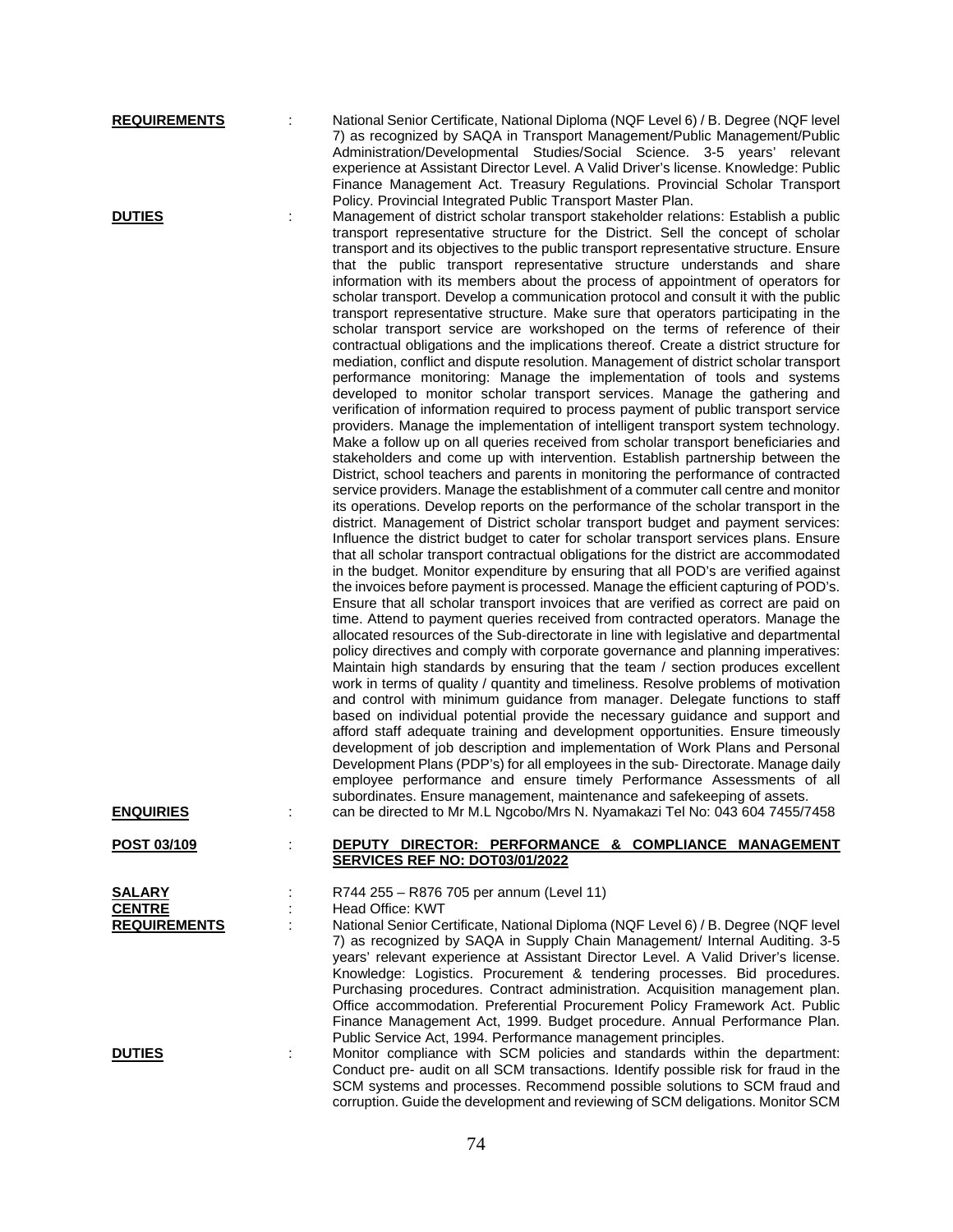compliance and performance: Identify SCM deviations within the department. Advise end users on SCM processes to eliminate deviations. Analyse the impact of SCM processes and policies to the performance of the department. Manage the collating and reporting of SCM compliance information. Manage the allocated resources of the Sub-directorate in line with legislative and departmental policy directives and comply with corporate governance and planning imperatives: Maintain high standards by ensuring that the team / section produces excellent work in terms of quality / quantity and timeliness. Resolve problems of motivation and control with minimum guidance from manager. Delegate functions to staff based on individual potential provide the necessary guidance and support and afford staff adequate training and development opportunities. Ensure timeously development of job description and implementation of Work Plans and Personal Development Plans (PDP's) for all employees in the sub- Directorate. Manage daily employee performance and ensure timely Performance Assessments of all subordinates. Ensure management, maintenance and safekeeping of assets. **ENQUIRIES** : can be directed to Mr M.L Ngcobo/Mrs N. Nyamakazi Tel No: 043 604 7455/7458

### **POST 03/110** : **DEPUTY DIRECTOR: DISTRICT TRANSPORT SAFETY REF NO: DOT04/01/2022**

**SALARY** : R744 255 – R876 705 per annum (Level 11)<br>**CENTRE** : Joe Gqabi Joe Gqabi

**REQUIREMENTS** : National Senior Certificate, National Diploma (NQF Level 6) / B. Degree (NQF level 7) as recognized by SAQA in Road Safety Education/ Communication/Project Management/Social Science/Public Relations/ Development Studies. 3-5 years' relevant experience in the field at Assistant Director Level. Valid Code B driver license. Knowledge: National Road Safety Strategy. Road Safety Key Priorities. Road Safety Programs and Projects. National Road Traffic Act. Public Service Regulations. Public Finance Management Act.

**DUTIES** : Promote road safety education in schools: Draw a district road safety program informed by the national road safety strategy. Promote mutual beneficiation between the district and local schools. Identify creative ways of promoting road safety education in local schools. Manage implementation of scholar programmes and projects in the district. Monitor and evaluate impact of road safety programs within the district. Manage and monitor the implementation of EPWP activities in scholar programmes. Manage the development of road safety operational plan. Manage procurement of Scholar Programme resource material and equipment. Promote Road Safety Community Outreach road safety programmes and projects: Manage the establishment of community road safety councils in the subprogramme. Monitor and evaluate impact of Community Road Safety Council in the district. Manage and establish partnerships with stakeholders in the promotion of Road safety awareness. Manage the development of road safety community outreach costed project plans. Manage procurement of Community Outreach resource material and equipment. Manage and monitor the implementation of community outreach programmes. Financial Management: Develop and Manage budget of the section. Align budget allocated to the section with the procurement plan. Manage expenditure to ensure alignment with the procurement plan. Participate in district In Year Monitoring exercise on monthly basis. Ensure effective management of the section: Manage all human resource allocated to the section. Influence funding for vacant posts in the section and filling thereof. Manage staff performance of the section. Manage timeously development of workplans and personal development plans for all employees in the sub-programme of the District. **ENQUIRIES** : can be directed to Mr M.L Ngcobo/Mrs N. Nyamakazi Tel No: 043 604 7455/7458

### **POST 03/111** : **DEPUTY DIRECTOR: TECHNICAL (TRANSPORT INFRASTRUCTURE FLEET SERVICES)** Re-advertisement

| <b>SALARY</b> | R744 255 – R876 705 per annum (Level 11) |
|---------------|------------------------------------------|
| <b>CENTRE</b> | Chris Hani Ref No: DOT 05/01/2022        |
|               | OR Tambo Ref No: DOT 06/01/2022          |
|               | Joe Ggabi Ref No: DOT 07/01/2022         |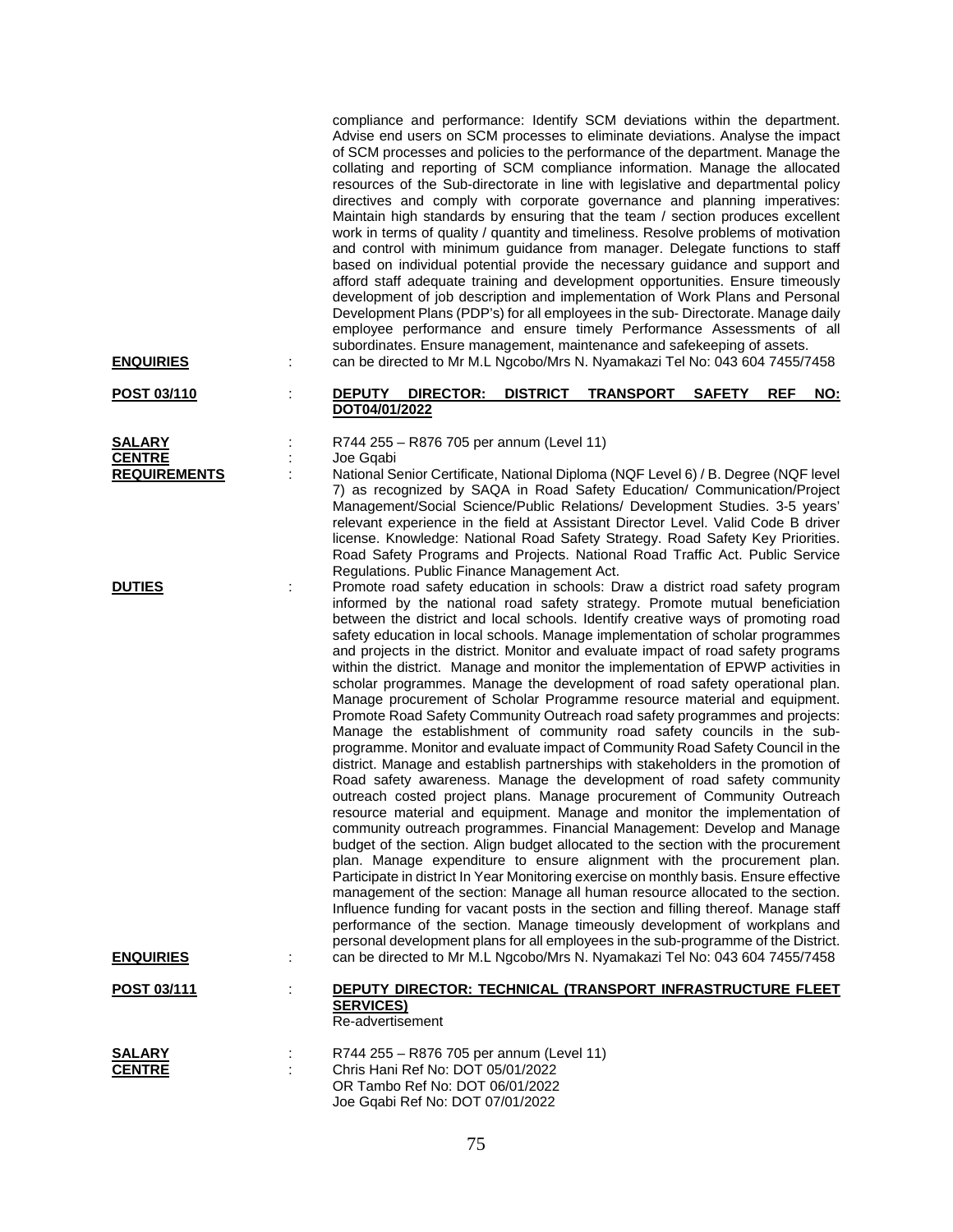| <b>REQUIREMENTS</b>                                   | National Senior Certificate, National Diploma (NQF Level 6) / B. Degree (NQF7 as<br>recognised by SAQA) in Mechanical Engineering. 3-5 years' relevant working<br>experience in the infrastructure environment at an Assistant Director level. A Valid<br>Driver's license. Knowledge: Public Finance Management Act (PFMA). Applicable<br>legislation and prescripts. Government programmes. Information management.<br>Policies and procedures.                                                                                                                                                                                                                                                                                                                                                                                                                                                                                                                                                                                                                                                                                                                                                                                                                                                                                                                                                                                                                                                                                                                                                                                                                                                                                |
|-------------------------------------------------------|----------------------------------------------------------------------------------------------------------------------------------------------------------------------------------------------------------------------------------------------------------------------------------------------------------------------------------------------------------------------------------------------------------------------------------------------------------------------------------------------------------------------------------------------------------------------------------------------------------------------------------------------------------------------------------------------------------------------------------------------------------------------------------------------------------------------------------------------------------------------------------------------------------------------------------------------------------------------------------------------------------------------------------------------------------------------------------------------------------------------------------------------------------------------------------------------------------------------------------------------------------------------------------------------------------------------------------------------------------------------------------------------------------------------------------------------------------------------------------------------------------------------------------------------------------------------------------------------------------------------------------------------------------------------------------------------------------------------------------|
| <b>DUTIES</b>                                         | Manages the departmental routine road maintenance programme by assessing the<br>maintenance requirements, prioritize and plan the execution of maintenance works<br>Co-ordinate the procurement of Roads maintenance materials for the district.<br>Ensure that departmental works are of required standards and quality in terms of<br>engineering, legal and operational compliance. Ensure that plant fleet for the district<br>is properly managed and maintained. Render technical support in respect of:<br>Tender documentation and Contract administration. Manage the allocated<br>resources of the Department in line with legislative and departmental policy<br>directives and comply with corporate governance and planning imperatives:<br>Review financial management performance and make recommendations to<br>improve the efficiency and effectiveness of the financial management. Report on<br>financial management information as required by internal and external<br>stakeholders. Maintain high standards by ensuring that the team / section produces<br>excellent work in terms of quality / quantity and timeliness. Resolve problems of<br>motivation and control with minimum guidance from manager. Delegate functions<br>to staff based on individual potential provide the necessary guidance and support<br>and afford staff adequate training and development opportunities. Ensure timeously<br>development and implementation of Work Plans and Personal Development Plans<br>(PDP's) for all subordinates. Manage daily employee performance and ensure<br>timely Performance Assessments of all subordinates. Ensure management,<br>maintenance and safekeeping of assets.                 |
| <b>ENQUIRIES</b>                                      | can be directed to Mr M.L Ngcobo / Mrs N. Nyamakazi Tel No: 043 604 7455 / 7458                                                                                                                                                                                                                                                                                                                                                                                                                                                                                                                                                                                                                                                                                                                                                                                                                                                                                                                                                                                                                                                                                                                                                                                                                                                                                                                                                                                                                                                                                                                                                                                                                                                  |
| <u>POST 03/112</u>                                    | <b>DEPUTY DIRECTOR: CONTRACT MANAGEMENT REF NO: DOT08/001/2022)</b>                                                                                                                                                                                                                                                                                                                                                                                                                                                                                                                                                                                                                                                                                                                                                                                                                                                                                                                                                                                                                                                                                                                                                                                                                                                                                                                                                                                                                                                                                                                                                                                                                                                              |
| <b>SALARY</b><br><b>CENTRE</b><br><b>REQUIREMENTS</b> | R744 255 - R876 705 per annum (Level 11)<br>Head Office: KWT<br>National Senior Certificate, National Diploma (NQF Level 6)/ B. Degree (NQF level<br>7 as recognized by SAQA) in LLB/BJURIS/BPROC/Bachelor of Laws. 3-5 years'<br>relevant contract management experience at Assistant Director Level. A Valid<br>driver's license. Knowledge: Public Finance Management Act (PFMA), 1999.<br>Treasury Regulations Public Service Act, 1994. Supply Chain Management<br>Delegations. Treasury regulations. SCM Policies. Public Service Act, 1994. Public<br>Service Regulations 2001. Preferential Procurement Policy Framework Act, 5 of<br>2000. Performance management principles. Stakeholder and customer<br>relationship management principles.                                                                                                                                                                                                                                                                                                                                                                                                                                                                                                                                                                                                                                                                                                                                                                                                                                                                                                                                                                           |
| <b>DUTIES</b>                                         | Manage the functional operation of the Sub directorate: Manage, undertake and<br>review the monitoring, analyses and determination of actions to ensure proper<br>contract administration. Administer variations to contracts. Evaluate applications<br>for price adjustments and invoke penalty clauses. Evaluate applications for<br>variations, amendments and cancelations and develop proposals for approval.<br>Undertake dispute resolution and ensure that all documentation is prepared and<br>available to resolve disputes. Maintain proper relationship with suppliers within the<br>code of ethics to ensure deliver off goods/services. Manage the coordination,<br>review and monitoring of contract compliance by determine<br>whether<br>product/services are delivered at the right time, of the right quantity, right products,<br>right place, right conditions, right quality and right price according to the contract.<br>Manage the Sub Directorate: Supply Chain Contract Management and undertake<br>all administrative functions required with regard to financial and HR administration.<br>Manage the allocated resources of the directorate in line with legislative and<br>departmental policy directives and comply with corporate governance and planning<br>imperatives: Maintain high standards by ensuring that the team / section produces<br>excellent work in terms of quality / quantity and timeliness. Resolve problems of<br>motivation and control with minimum guidance from manager. Delegate functions<br>to staff based on individual potential provide the necessary guidance and support<br>and afford staff adequate training and development opportunities. Ensure timeously |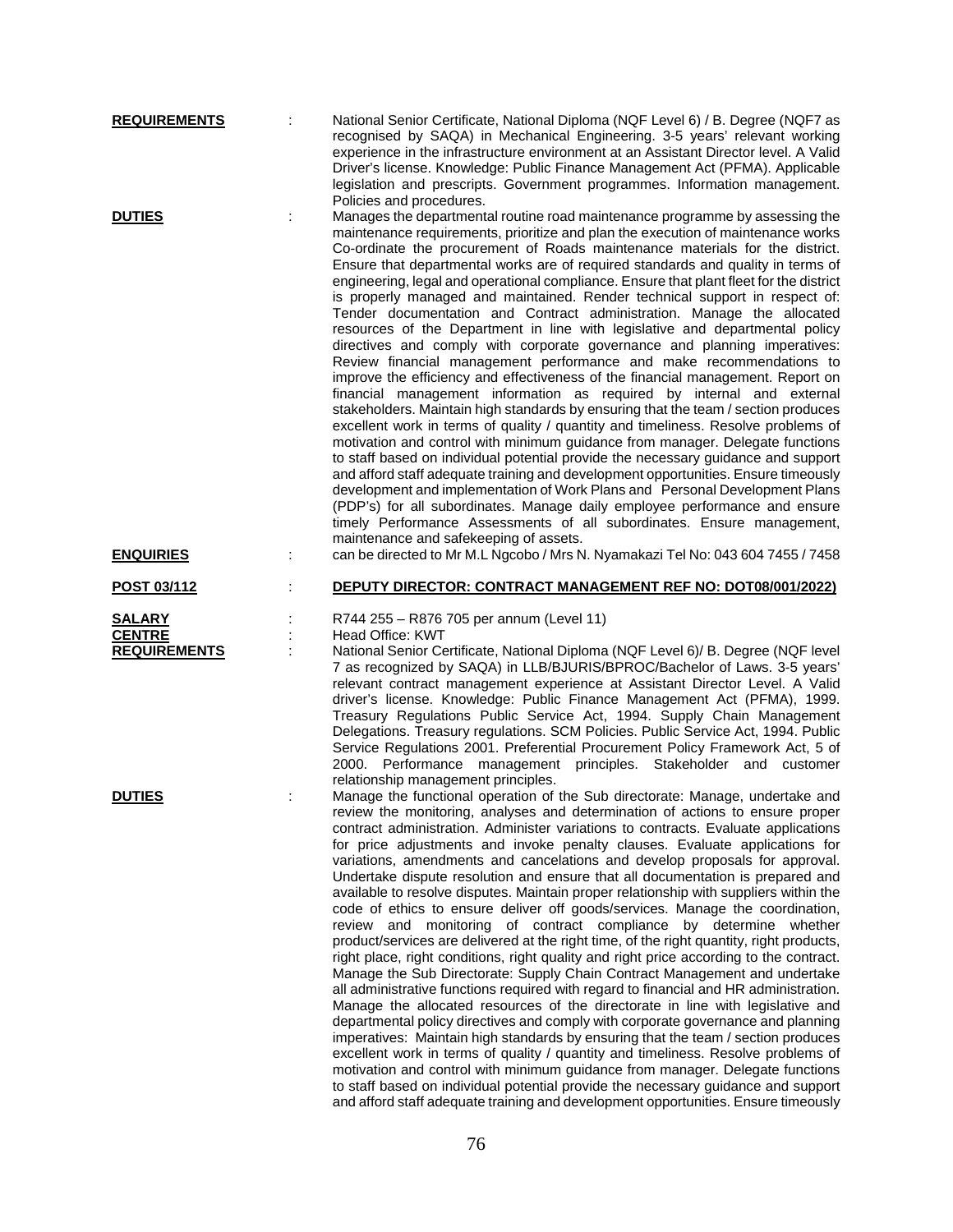|                     | development of job description and implementation of Work Plans and Personal<br>Development Plans (PDP's) for all employees in the Chief Directorate. Manage<br>daily employee performance and ensure timely Performance Assessments of all<br>subordinates. Ensure management, maintenance and safekeeping of assets.                                                                                                                                                                                                                                                                                                                                                                                                                                                                                                                                                                                                                                                                                                                                                                                                                                                                                                                                                                                                                                                                                                                                                               |
|---------------------|--------------------------------------------------------------------------------------------------------------------------------------------------------------------------------------------------------------------------------------------------------------------------------------------------------------------------------------------------------------------------------------------------------------------------------------------------------------------------------------------------------------------------------------------------------------------------------------------------------------------------------------------------------------------------------------------------------------------------------------------------------------------------------------------------------------------------------------------------------------------------------------------------------------------------------------------------------------------------------------------------------------------------------------------------------------------------------------------------------------------------------------------------------------------------------------------------------------------------------------------------------------------------------------------------------------------------------------------------------------------------------------------------------------------------------------------------------------------------------------|
| <b>ENQUIRIES</b>    | can be directed to Mr M.L Ngcobo/Mrs N. Nyamakazi Tel No: 043 604 7455/7458                                                                                                                                                                                                                                                                                                                                                                                                                                                                                                                                                                                                                                                                                                                                                                                                                                                                                                                                                                                                                                                                                                                                                                                                                                                                                                                                                                                                          |
| POST 03/113         | <b>ENGINEERING</b><br><b>TECHNOLOGIST</b><br>(CONTROL):<br><b>TRANSPORT</b><br><b>INFRASTRUCTURE PLANNING &amp; DESIGN REF NO: 09/01/2022</b>                                                                                                                                                                                                                                                                                                                                                                                                                                                                                                                                                                                                                                                                                                                                                                                                                                                                                                                                                                                                                                                                                                                                                                                                                                                                                                                                        |
| <b>SALARY</b>       | R420 402 per annum, (OSD)                                                                                                                                                                                                                                                                                                                                                                                                                                                                                                                                                                                                                                                                                                                                                                                                                                                                                                                                                                                                                                                                                                                                                                                                                                                                                                                                                                                                                                                            |
| <b>CENTRE</b>       | Head Office: KWI                                                                                                                                                                                                                                                                                                                                                                                                                                                                                                                                                                                                                                                                                                                                                                                                                                                                                                                                                                                                                                                                                                                                                                                                                                                                                                                                                                                                                                                                     |
| <b>REQUIREMENTS</b> | Matric, B. Degree (NQF 7) as recognized by SAQA in Civil Engineering. Five years                                                                                                                                                                                                                                                                                                                                                                                                                                                                                                                                                                                                                                                                                                                                                                                                                                                                                                                                                                                                                                                                                                                                                                                                                                                                                                                                                                                                     |
|                     | post qualification technical experience in the design of roads and bridge.<br>Compulsory professional registration with ECSA. A Valid Driver's License.<br>Knowledge: Project Management. Research and development. Computer aided<br>computer applications. Technical report writing. Networking. Professional<br>judgement.                                                                                                                                                                                                                                                                                                                                                                                                                                                                                                                                                                                                                                                                                                                                                                                                                                                                                                                                                                                                                                                                                                                                                        |
| <b>DUTIES</b>       | Provide technological advisory services: Support engineers, technicians and<br>associates in field, workshop and office activities. Promote safety standards in line<br>with the statutory and regulatory requirements. Evaluate existing technical<br>manuals, standard drawings and procedures to incorporate new technology. Solve<br>broadly defined technological challenges through application of proven techniques<br>and procedures. Develop, maintain and manage current technologies. Identify and<br>optimise technical solutions by applying engineering principles. Conduct Research<br>and Development: Keep up with new technologies and procedures. Research/<br>literature studies on technical engineering technologies to improve expertise. Liaise<br>with relevant boards/ councils on engineering related matters. Perform<br>Administrative and related function: Compile and submit monthly and quarterly<br>reports. Provide inputs on the operational plan. Develop, implement and maintain<br>database.                                                                                                                                                                                                                                                                                                                                                                                                                                                  |
| <b>ENQUIRIES</b>    | Can be directed to Mr M.L Ngcobo/Mrs N. Nyamakazi Tel No: 043 604 7455/7458                                                                                                                                                                                                                                                                                                                                                                                                                                                                                                                                                                                                                                                                                                                                                                                                                                                                                                                                                                                                                                                                                                                                                                                                                                                                                                                                                                                                          |
| POST 03/114         | <b>ASSISTANT DIRECTOR: STRATEGIC PLANNING REF NO: DOT 10/01/2022</b>                                                                                                                                                                                                                                                                                                                                                                                                                                                                                                                                                                                                                                                                                                                                                                                                                                                                                                                                                                                                                                                                                                                                                                                                                                                                                                                                                                                                                 |
| <b>SALARY</b>       | R382 245 - R450 255 per annum (Level 09)                                                                                                                                                                                                                                                                                                                                                                                                                                                                                                                                                                                                                                                                                                                                                                                                                                                                                                                                                                                                                                                                                                                                                                                                                                                                                                                                                                                                                                             |
| <b>CENTRE</b>       | Head Office: KWT                                                                                                                                                                                                                                                                                                                                                                                                                                                                                                                                                                                                                                                                                                                                                                                                                                                                                                                                                                                                                                                                                                                                                                                                                                                                                                                                                                                                                                                                     |
| <b>REQUIREMENTS</b> | National Senior Certificate, National Diploma (NQF Level 6) / B. Degree (NQF 7)<br>as recognized by SAQA in Public Administration/ Public Management/ Business<br>Management. 3-5 years' experience in strategic planning field at supervisory level<br>(SL 7/8). A Valid Driver's License. Knowledge: Strategic planning Processes.<br>Budgeting process. Strategic reporting. Public Service Act, 1994. Public Service<br>Regulations 2001. Public Finance Management Act, 1999. Treasury regulations.                                                                                                                                                                                                                                                                                                                                                                                                                                                                                                                                                                                                                                                                                                                                                                                                                                                                                                                                                                             |
| <b>DUTIES</b>       | Facilitate and coordinate operational and strategic planning processes: Facilitate<br>the development of departmental strategic plan, annual performance plan and<br>operational plans. Provide technical support in the compilation of strategic plan and<br>submission to the HOD and MEC for verification and approval. Check alignment of<br>the budget with strategic plan. Incorporate the departmental service delivery<br>improvement plan into the strategic plan of the department. Facilitate printing and<br>binding of departmental strategic plan. Coordinate the distribution of departmental<br>strategic plan to the entire departmental staff. Facilitate the development and<br>implementation of service delivery improvement plans and initiatives: Facilitate<br>conducting of situational analysis to identify service delivery challenges. Coordinate<br>identification of keys services to be prioritized for the service delivery improvement<br>plan. Coordinate the development of service delivery improvement plan. Monitor<br>implementation of the service delivery improvement plan. Develop a service<br>delivery improvement plan implementation report and facilitate its submission to<br>the Office of the Premier Liaise with line function programs to identify key services<br>that needs to be prioritized for the Service Delivery Improvement. Facilitate,<br>coordinate and support the implementation of priority programmes/projects: |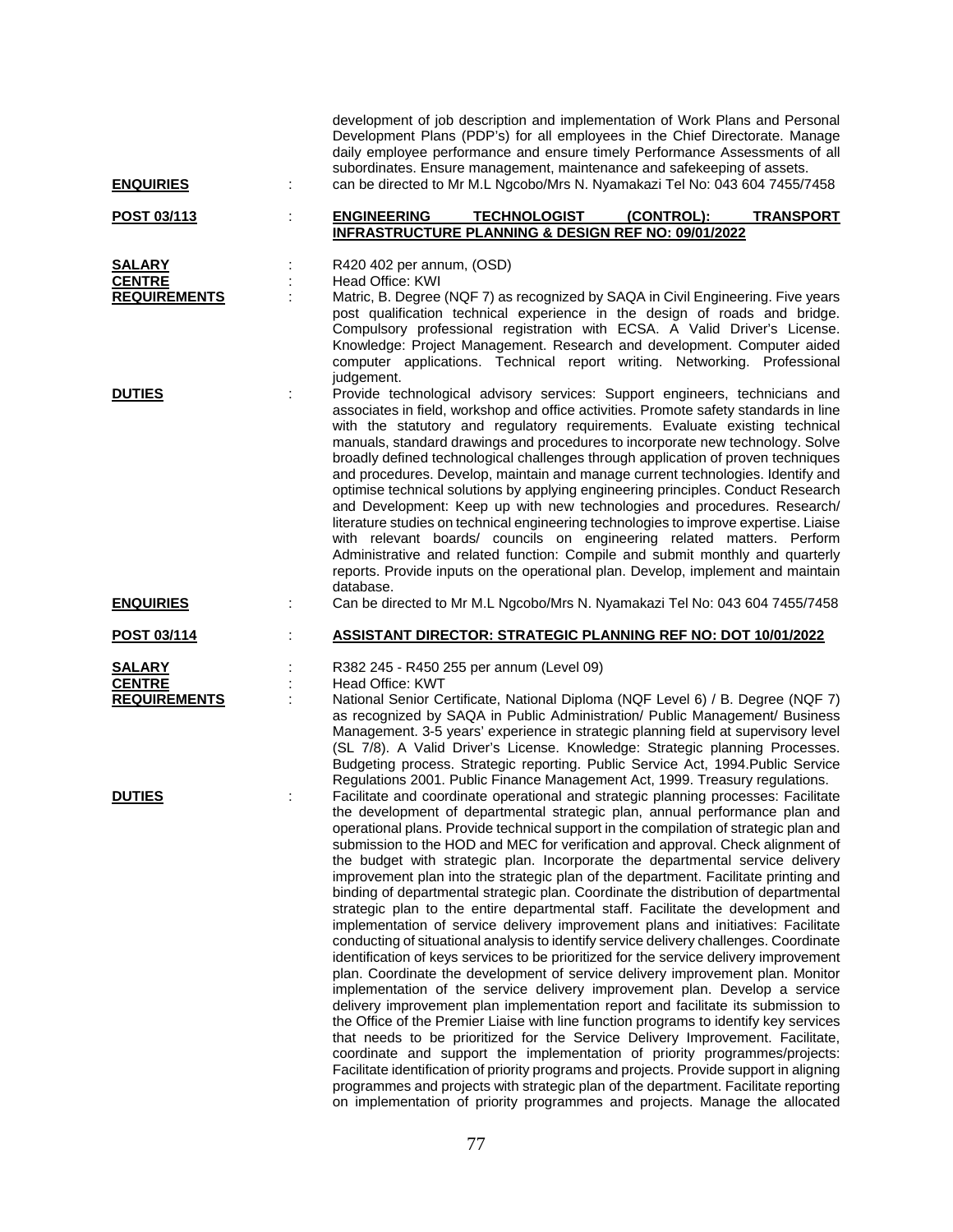| <b>ENQUIRIES</b>                                             | ÷ | resources of the directorate in line with legislative and departmental policy<br>directives and comply with corporate governance and planning imperatives:<br>Maintain high standards by ensuring that the team / section produces excellent<br>work in terms of quality / quantity and timeliness. Resolve problems of motivation<br>and control with minimum guidance from manager. Delegate functions to staff<br>based on individual potential provide the necessary guidance and support and<br>afford staff adequate training and development opportunities. Ensure timeously<br>development of job description and implementation of Work Plans and Personal<br>Development Plans (PDP's) for all employees in the Chief Directorate. Manage<br>daily employee performance and ensure timely Performance Assessments of all<br>subordinates. Ensure management, maintenance and safekeeping of assets.<br>can be directed to Mr M.L Ngcobo/Mrs N. Nyamakazi Tel No: 043 604 7455/7458                                                                                                                                                                                                                                                                                                                                                                                                                                                                                                                                                                                                                                                                                                                                                                                                                                                                                                                                                                                                                                                                                                                                                                                                                                                                                                                                                                                                                      |
|--------------------------------------------------------------|---|-------------------------------------------------------------------------------------------------------------------------------------------------------------------------------------------------------------------------------------------------------------------------------------------------------------------------------------------------------------------------------------------------------------------------------------------------------------------------------------------------------------------------------------------------------------------------------------------------------------------------------------------------------------------------------------------------------------------------------------------------------------------------------------------------------------------------------------------------------------------------------------------------------------------------------------------------------------------------------------------------------------------------------------------------------------------------------------------------------------------------------------------------------------------------------------------------------------------------------------------------------------------------------------------------------------------------------------------------------------------------------------------------------------------------------------------------------------------------------------------------------------------------------------------------------------------------------------------------------------------------------------------------------------------------------------------------------------------------------------------------------------------------------------------------------------------------------------------------------------------------------------------------------------------------------------------------------------------------------------------------------------------------------------------------------------------------------------------------------------------------------------------------------------------------------------------------------------------------------------------------------------------------------------------------------------------------------------------------------------------------------------------------------------------|
| POST 03/115                                                  |   | <b>ASSISTANT DIRECTOR: ASSET MANAGEMENT REF NO: DOT 11/01/2022</b>                                                                                                                                                                                                                                                                                                                                                                                                                                                                                                                                                                                                                                                                                                                                                                                                                                                                                                                                                                                                                                                                                                                                                                                                                                                                                                                                                                                                                                                                                                                                                                                                                                                                                                                                                                                                                                                                                                                                                                                                                                                                                                                                                                                                                                                                                                                                                |
| <b>SALARY</b><br><b>CENTRE</b><br><b>REQUIREMENTS</b>        |   | R382 245 - R450 255 per annum (Level 09)<br>Head Office: KWT<br>National Senior Certificate, National Diploma (NQF Level 6) / B. Degree (NQF 7)<br>as recognized by SAQA in Accounting Qualification with Financial Accounting<br>Management as a major. Minimum of 3-5 years' experience in the Asset<br>Management at supervisory level (SL7/8). A Valid Driver's License. Knowledge:<br>Asset management Framework. Asset management policy. Asset administration.<br>Public Finance Management Act, 1999. Budget Procedure. Annual Performance<br>Plan. Strategic planning. Public Service Act, 1994. Basic Conditions of Employment<br>Act, 75 of 1997. Performance management principles. National Treasury                                                                                                                                                                                                                                                                                                                                                                                                                                                                                                                                                                                                                                                                                                                                                                                                                                                                                                                                                                                                                                                                                                                                                                                                                                                                                                                                                                                                                                                                                                                                                                                                                                                                                                 |
| <b>DUTIES</b><br><b>ENQUIRIES</b>                            |   | Regulations. Provincial Treasury Regulations.<br>Implement the departmental Asset Management Policies: Monitor implementation<br>and compliance with the policy. Ensure that asset management policies are<br>communicated to all end users. Management of Movable Assets and the Asset<br>Register: Ensure that all monthly asset additions reports are reviewed for accuracy.<br>Ensure that all asset losses and disposals are accurately updated on the Asset<br>Register. Review all monthly asset reconciliations. Monitor the implementation of<br>the asset verifications on quarterly basis. Update and report on all unverified assets<br>to ensure that they are accounted for. Prepare a list of all assets earmarked for<br>disposal. Management of Immovable Assets: Review the departmental Capital<br>Work In Progress Register. Ensure that all construction projects are recorded in the<br>CWIP register. Conduct reconciliation of expenditure for construction projects with<br>BAS. Implement the verifications of projects on CWIP on quarterly basis. Ensure<br>the capitalization of all complete construction projects to the Immovable Asset<br>Register. Prepare the transfer of complete construction projects to the relevant<br>custodians. Prepare all Financial Disclosures for Movable Assets and Immovable<br>Assets on a quarterly and annual basis. Manage the allocated resources of the<br>Sub-directorate in line with legislative and departmental policy directives and<br>comply with corporate governance and planning imperatives. Maintain high<br>standards by ensuring that the team / section produces excellent work in terms of<br>quality / quantity and timeliness. Resolve problems of motivation and control with<br>minimum guidance from manager. Delegate functions to staff based on individual<br>potential provide the necessary guidance and support and afford staff adequate<br>training and development opportunities. Ensure timeously development of job<br>description and implementation of Work Plans and Personal Development Plans<br>(PDP's) for all employees in the Chief Directorate. Manage daily employee<br>performance and ensure timely Performance Assessments of all subordinates.<br>Ensure management, maintenance and safekeeping of assets.<br>can be directed to Mr M.L Ngcobo/Mrs N. Nyamakazi Tel No: 043 604 7455/7458 |
| POST 03/116                                                  |   | <b>ASSISTANT DIRECTOR: PERFORMANCE &amp; COMPLIANCE MANAGEMENT</b>                                                                                                                                                                                                                                                                                                                                                                                                                                                                                                                                                                                                                                                                                                                                                                                                                                                                                                                                                                                                                                                                                                                                                                                                                                                                                                                                                                                                                                                                                                                                                                                                                                                                                                                                                                                                                                                                                                                                                                                                                                                                                                                                                                                                                                                                                                                                                |
|                                                              |   | SERVICES REF NO: DOT12/01/2022                                                                                                                                                                                                                                                                                                                                                                                                                                                                                                                                                                                                                                                                                                                                                                                                                                                                                                                                                                                                                                                                                                                                                                                                                                                                                                                                                                                                                                                                                                                                                                                                                                                                                                                                                                                                                                                                                                                                                                                                                                                                                                                                                                                                                                                                                                                                                                                    |
| <b>SALARY</b><br><b>CENTRE</b><br><b><i>DEOLIDEMENTS</i></b> |   | R382 245 - R450 255 per annum (Level 09)<br>Head Office: KWT<br>National Sepier Certificate, National Diplema (NOE Level 6) / R. Degree (NOE 7)                                                                                                                                                                                                                                                                                                                                                                                                                                                                                                                                                                                                                                                                                                                                                                                                                                                                                                                                                                                                                                                                                                                                                                                                                                                                                                                                                                                                                                                                                                                                                                                                                                                                                                                                                                                                                                                                                                                                                                                                                                                                                                                                                                                                                                                                   |

**REQUIREMENTS** : National Senior Certificate, National Diploma (NQF Level 6) / B. Degree (NQF 7) as recognized by SAQA in Supply Chain Management /Internal Audit. 3-5 years'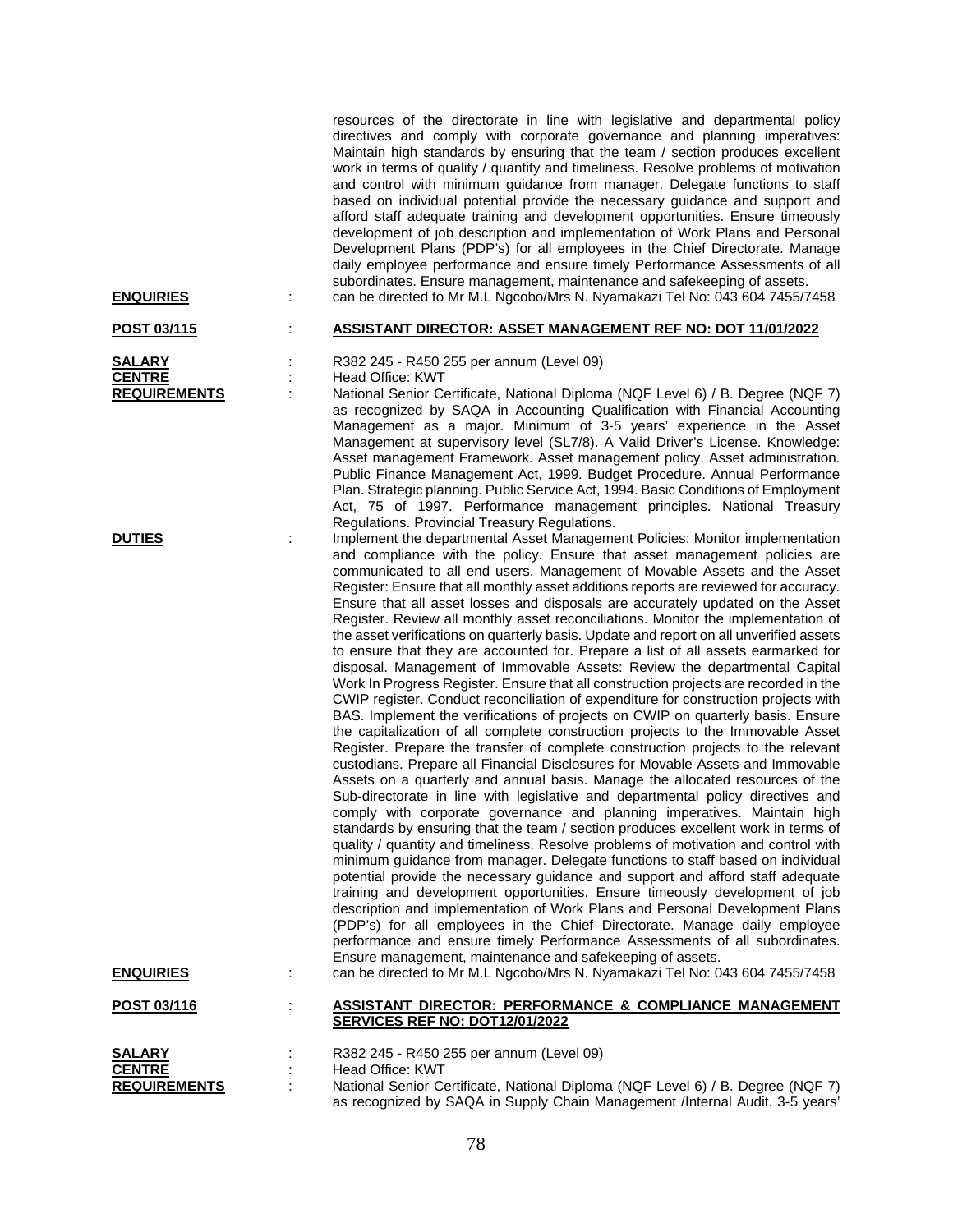relevant experience at supervisory level (SL7/8) in the field. A Valid Driver's License. Knowledge: Logistics. Procurement & tendering processes. Bid procedures. Purchasing procedures. Contract administration. Acquisition management plan. Office accommodation. Preferential Procurement Policy Framework Act. Public Finance Management Act, 1999. Budget procedure. Annual Performance Plan. Public Service Act, 1994. Performance management principles. **DUTIES** : Monitor compliance with SCM policies and standards within the department: Conduct pre- audit on all SCM transactions. Identify possible risk for fraud in the SCM systems and processes. Recommend possible solutions to SCM fraud and corruption. Guide the development and reviewing of SCM deligations. Monitor SCM compliance and performance: Identify SCM deviations within the department. Advise end users on SCM processes to eliminate deviations. Analyse the impact of SCM processes and policies to the performance of the department. Manage the collating and reporting of SCM compliance information. Manage the allocated resources of the Sub-directorate in line with legislative and departmental policy directives and comply with corporate governance and planning imperatives: Maintain high standards by ensuring that the team / section produces excellent work in terms of quality / quantity and timeliness. Resolve problems of motivation and control with minimum guidance from manager. Delegate functions to staff based on individual potential provide the necessary guidance and support and afford staff adequate training and development opportunities. Ensure timeously development of job description and implementation of Work Plans and Personal Development Plans (PDP's) for all employees in the sub- Directorate. Manage daily employee performance and ensure timely Performance Assessments of all subordinates. Ensure management, maintenance and safekeeping of assets. **ENQUIRIES** : can be directed to Mr M.L Ngcobo/Mrs N. Nyamakazi Tel No: 043 604 7455/7458 **POST 03/117** : **ASSISTANT DIRECTOR: HRA SALARY** : R382 245 - R450 255 per annum (Level 09)<br> **CENTRE** : Chris Hani Ref No: DOT13/01/2022 **CENTRE** : Chris Hani Ref No: DOT13/01/2022 Amatole Ref No: DOT14/01/2022 **REQUIREMENTS** : National Senior Certificate, National Diploma (NQF Level 6) / B. Degree (NQF 7) as recognized by SAQA in Human Resource Management / Public Management / Public Administration or Industrial Psychology. 3-5 years' relevant experience in the supervisory level (SL7/8) in the field. PERSAL Certificates. A Valid Driver's License. Knowledge: Knowledge and understanding of Human Resource Management environment. Knowledge of policies/ implementation strategy. Knowledge of Human Resource Management Legislation/Directives. Knowledge of the Persal system. Departmental recruitment and selection policy. Departmental Employment Equity Plan. Department Human Resource delegations. Government policies and planning systems. Information management. Performance management. Batho Pele Revitalization Strategy. **DUTIES** : Administer, recruitment, selection and appointment process: Assist in the development of an Annual Recruitment Plan. Facilitate advertisement of posts. Manage the process of receiving of applications, recording and safe keeping of them. Facilitate the process of appointment of panel members. Provide secretariat services in recruitment and selection panels. Liaise with relevant structures for validation of qualifications. Facilitate the screening and vetting of applicants before they are appointed. Administer signing and issuing of appointment letters. Administer assumption of duty. Administer probationary processes and confirmations of appointment. Administer personnel utilisation and mobility through transfers, translations in rank, promotions and secondments. Facilitate the processing of service Terminations: Ensure that all employees are admitted to Pension Fund. Ensure that the nomination forms are updated continuously in files. Request age distribution list. Send the retiring employee lists to the relevant components. Conduct exit interviews. Compile the retiring memorandum to HOD. Ensure the processing of exit service Terminations (dept.) Conduct workshops on Service Terminations. Facilitate the processing of Leave Administration: Appoint the leave monitors in all the components. Authorise Leave transactions. Reconcile

79

leave files with Persal. Compile PILLAR reports and submit to SOMA. Submit SOMA results to relevant officials. Conduct workshops on Leave management.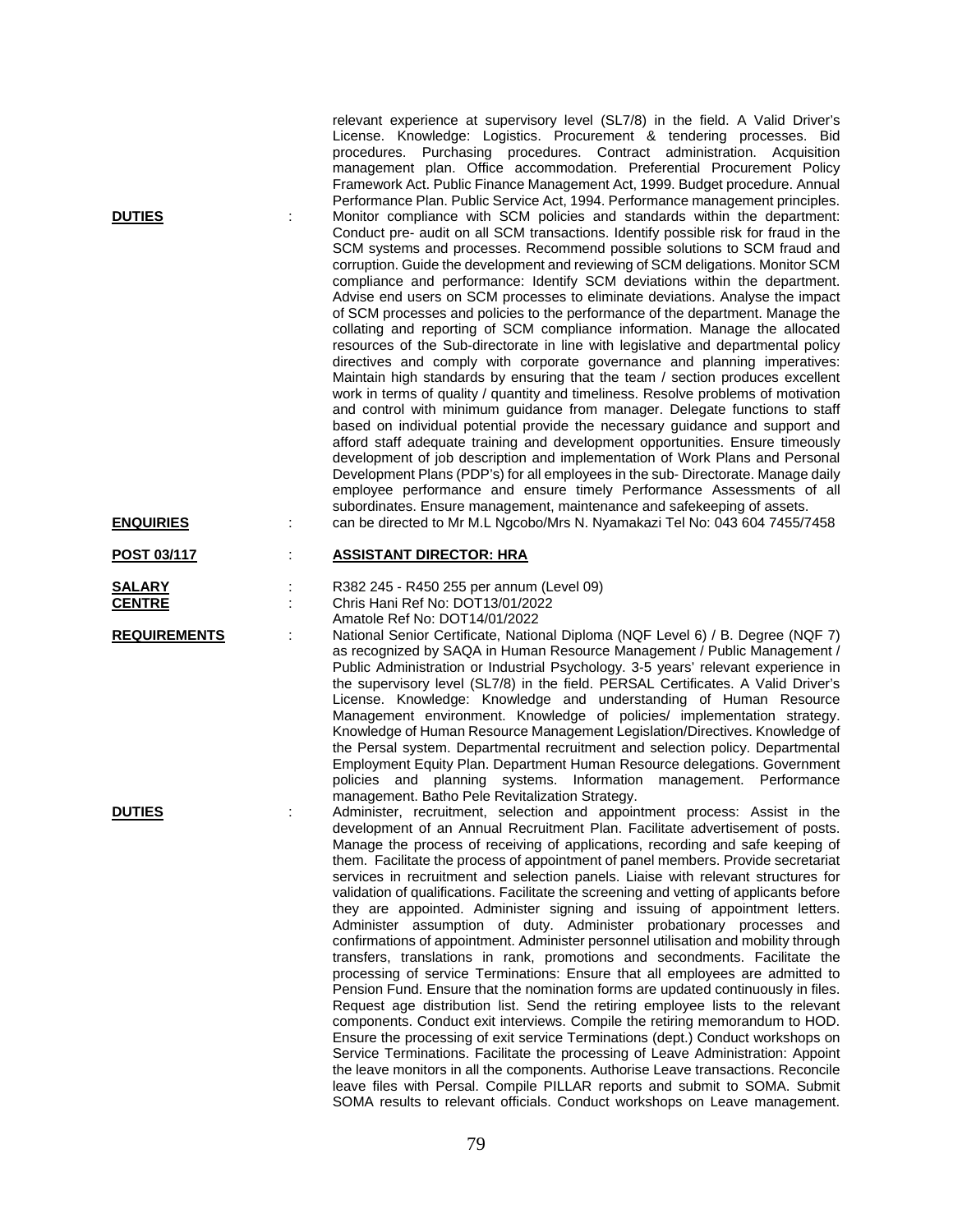| <u>ENQUIRIES</u>               | Facilitate the processing of Service benefits: Align Long service award list with<br>Persal. Inform the Components to budget for the affected officials. Ensure all IOD<br>documents are correctly filled. Compile and submit the IOD document to the dept.<br>of Labour. Ensure that all S&T claims are checked and submitted to salaries on<br>time. Ensure that the Resettlement forms are correctly filled. Ensure that the<br>housing allowance is correctly paid / allocated. Manage Human Resource<br>Personnel Records: Ensure that employee personal files are updated regularly to<br>keep them up to date. Ensure that there is proper filing system for the personnel<br>registry. Manage the safe keeping and movement of employee personal files.<br>Provide technical and administrative support for the provisioning of employee<br>relation services. Facilitate and supervise the administering of PMDS and Skills<br>Development in the District. Manage the allocated resources of the Sub-directorate<br>in line with legislative and departmental policy directives and comply with corporate<br>governance and planning imperatives: Maintain high standards by ensuring that<br>the team / section produces excellent work in terms of quality / quantity and<br>timeliness. Resolve problems of motivation and control with minimum guidance<br>from manager. Delegate functions to staff based on individual potential provide the<br>necessary guidance and support and afford staff adequate training and<br>development opportunities. Ensure timeously development of job description and<br>implementation of Work Plans and Personal Development Plans (PDP's) for all<br>employees in the Chief Directorate. Manage daily employee performance and<br>ensure timely Performance Assessments of all subordinates. Ensure management,<br>maintenance and safekeeping of assets.<br>can be directed to Mr M.L Ngcobo/Mrs N. Nyamakazi Tel No: 043 604 7455/7458 |
|--------------------------------|-----------------------------------------------------------------------------------------------------------------------------------------------------------------------------------------------------------------------------------------------------------------------------------------------------------------------------------------------------------------------------------------------------------------------------------------------------------------------------------------------------------------------------------------------------------------------------------------------------------------------------------------------------------------------------------------------------------------------------------------------------------------------------------------------------------------------------------------------------------------------------------------------------------------------------------------------------------------------------------------------------------------------------------------------------------------------------------------------------------------------------------------------------------------------------------------------------------------------------------------------------------------------------------------------------------------------------------------------------------------------------------------------------------------------------------------------------------------------------------------------------------------------------------------------------------------------------------------------------------------------------------------------------------------------------------------------------------------------------------------------------------------------------------------------------------------------------------------------------------------------------------------------------------------------------------------------------------------------------------------------|
| POST 03/118                    | HR CLERK (SUPERVISOR): PERSONNEL PROVISIONING (X4 POSTS)                                                                                                                                                                                                                                                                                                                                                                                                                                                                                                                                                                                                                                                                                                                                                                                                                                                                                                                                                                                                                                                                                                                                                                                                                                                                                                                                                                                                                                                                                                                                                                                                                                                                                                                                                                                                                                                                                                                                      |
| <b>SALARY</b><br><b>CENTRE</b> | R261 372 - R307 890 per annum (Level 07)<br>Head Office: KWT Ref No: DOT 15/01/2022 (X3 Posts)<br>Amathole Ref No: DOT 16/01/2022 (X1 Post)                                                                                                                                                                                                                                                                                                                                                                                                                                                                                                                                                                                                                                                                                                                                                                                                                                                                                                                                                                                                                                                                                                                                                                                                                                                                                                                                                                                                                                                                                                                                                                                                                                                                                                                                                                                                                                                   |
| <b>REQUIREMENTS</b>            | National Senior Certificate, National Diploma (NQF Level 6) / B. Degree (NQF Level<br>7) in Public Administration/Public Management / Human Resources Management.<br>1-2 years' experience in the environment. Knowledge: Public Finance Management<br>Act (PFMA). Constitution of the Republic of South Africa, Act No.108 of 1996.<br>Employment Equity, Act No.55 of 1998. Labour Relations, Act No.75 of 1995.<br>Public Service Act, Proclamation 103 of 1994 as amended. Skills Development Act<br>No.97 of 1999. White Paper on Affirmative Action, 1998. Public Service<br>Regulations, 2001 as amended etc.                                                                                                                                                                                                                                                                                                                                                                                                                                                                                                                                                                                                                                                                                                                                                                                                                                                                                                                                                                                                                                                                                                                                                                                                                                                                                                                                                                          |
| <b>DUTIES</b>                  | Supervise, plan and coordinate the activities of the HR Officers to contribute to the<br>rendering of a professional human resource management services: Facilitate<br>personnel development; Implement performance management payouts and<br>discipline; Ensure quality of work. Supervise the implementation and maintenance<br>of human resource administration practices concerning HR Provisioning.<br>Coordinate recruitment and selection; Coordinate implementation of appointments;<br>Implement transfers; Conduct verification of qualifications; Provide secretariat<br>functions at interviews; Implement absorption of personnel; Manage probationary<br>periods for employees. Address human resource administration enquiries to ensure<br>the correct implementation of human resource management practises by<br>supervisors. Inform, guide and advise components on human resource<br>administration matters to enhance the correct implementation of human resource<br>administration practices/policies. Approve transactions on PERSAL according to<br>delegations. People management: Manage the development, motivation and<br>utilization of human resources for the sub directorate to ensure competent<br>knowledge base for the continued success of the sub directorate. Manage<br>subordinates' key performance areas by setting and monitoring performance<br>standards and taking actions to correct deviations to achieve sub directorate<br>objectives. Governance: Provides leadership, organises and administers the work<br>effort of assigned subordinates.                                                                                                                                                                                                                                                                                                                                                                                             |
| <b>ENQUIRIES</b>               | can be directed to Mr M.L Ngcobo/Mrs N. Nyamakazi Tel No: 043 604 7455/7458                                                                                                                                                                                                                                                                                                                                                                                                                                                                                                                                                                                                                                                                                                                                                                                                                                                                                                                                                                                                                                                                                                                                                                                                                                                                                                                                                                                                                                                                                                                                                                                                                                                                                                                                                                                                                                                                                                                   |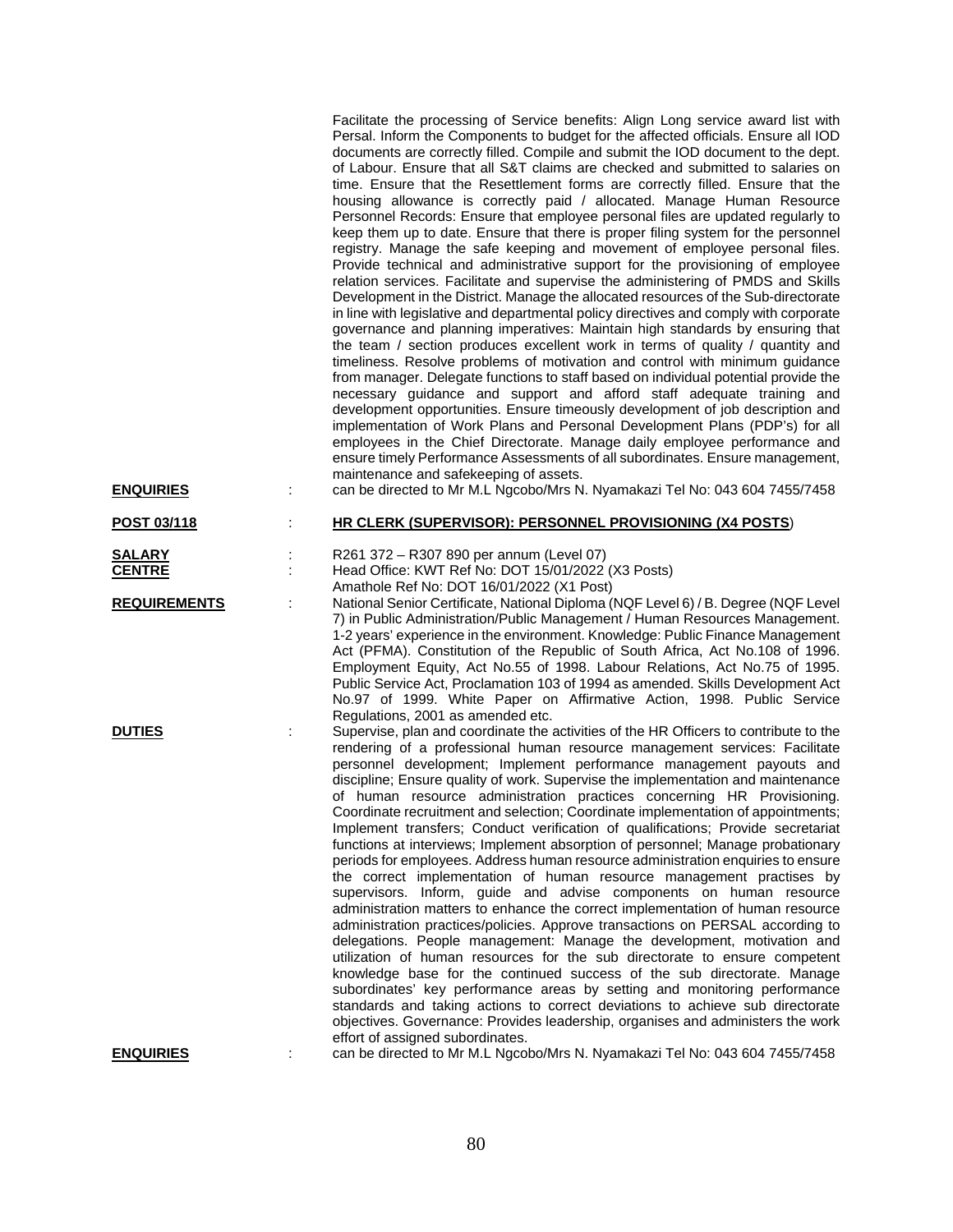| POST 03/119                       |   | NETWORK TECHNICIAN: ICT OPERATIONS REF NO: DOT17/01/2022                                                                                                                                                                                                                                                                                                                                                                                                                                                                                                                                                                                                                                                                                                                                                                                                                                                                                                                                                                                                                                                                                             |
|-----------------------------------|---|------------------------------------------------------------------------------------------------------------------------------------------------------------------------------------------------------------------------------------------------------------------------------------------------------------------------------------------------------------------------------------------------------------------------------------------------------------------------------------------------------------------------------------------------------------------------------------------------------------------------------------------------------------------------------------------------------------------------------------------------------------------------------------------------------------------------------------------------------------------------------------------------------------------------------------------------------------------------------------------------------------------------------------------------------------------------------------------------------------------------------------------------------|
| <b>SALARY</b>                     |   | R261 372 - R307 890 per annum (Level 07)                                                                                                                                                                                                                                                                                                                                                                                                                                                                                                                                                                                                                                                                                                                                                                                                                                                                                                                                                                                                                                                                                                             |
| <b>CENTRE</b>                     |   | Head Office: KWT                                                                                                                                                                                                                                                                                                                                                                                                                                                                                                                                                                                                                                                                                                                                                                                                                                                                                                                                                                                                                                                                                                                                     |
| <b>REQUIREMENTS</b>               |   | National Senior Certificate, National Diploma (NQF Level 6) / B. Degree (NQF Level<br>7) as recognized by SAQA in Information Technology/ BSC Computer Science. 1-<br>2 years' experience in information technology support service environment. A+ or<br>N+ will be an added advantage coupled. A valid driver's license. Knowledge:<br>Microsoft Active Directory, Microsoft Exchange, Technical Knowledge, Microsoft<br>Active Directory, Microsoft Exchange, Computer software installation. Computer<br>hardware, ISS Policies.                                                                                                                                                                                                                                                                                                                                                                                                                                                                                                                                                                                                                 |
| <b>DUTIES</b><br><b>ENQUIRIES</b> |   | Provision of ICT end user support services: Attend to calls logged on the service<br>helpdesk for problems, requests and incidents. Ensure connectivity and usability of<br>departmental web applications and other applications. Solve problems by applying<br>standing instructions or procedures referring to established precedents or broad<br>policy guidelines. Document diagnosis and resolution of faults. Ensures the efficient<br>performance of printers and computers. Provision of ICT maintenance services:<br>Maintain ICT infrastructure hardware. Install computer hardware and software.<br>Provision of ICT security services: Maintain database to ensure integrity and<br>security of data. Implement data backup strategy measures such as patch<br>installation and management and anti-virus installation and update. Administer<br>password changes on Active Directory, security and inventory documentation.<br>can be directed to Mr M.L Ngcobo/Mrs N. Nyamakazi Tel No: 043 604 7455/7458                                                                                                                              |
|                                   |   | LAN ADMINISTRATOR: ICT INFRASTUCTURE REF NO: DOT18/01/2022                                                                                                                                                                                                                                                                                                                                                                                                                                                                                                                                                                                                                                                                                                                                                                                                                                                                                                                                                                                                                                                                                           |
| POST 03/120                       |   |                                                                                                                                                                                                                                                                                                                                                                                                                                                                                                                                                                                                                                                                                                                                                                                                                                                                                                                                                                                                                                                                                                                                                      |
| <b>SALARY</b>                     |   | R261 372 - R307 890 per annum (Level 07)                                                                                                                                                                                                                                                                                                                                                                                                                                                                                                                                                                                                                                                                                                                                                                                                                                                                                                                                                                                                                                                                                                             |
| <b>CENTRE</b>                     |   | Head Office: KWT                                                                                                                                                                                                                                                                                                                                                                                                                                                                                                                                                                                                                                                                                                                                                                                                                                                                                                                                                                                                                                                                                                                                     |
| <b>REQUIREMENTS</b>               |   | National Senior Certificate, National Diploma (NQF Level 6) / B. Degree (NQF Level<br>7) as recognized by SAQA in in Information Technology (communication networks)/<br>Computer Science. 1-2 years' experience in information communication and<br>technology administering network (LAN/WAN). Recognized network certification(s)<br>N+ or CCNA or CCNP or ACMA or ACMP or ACSA or ACSP will be an added<br>advantage. A valid driver's license. Knowledge: Configuration and troubleshoot<br>ARUBA switches and CISCO routers. Technical Knowledge. Configuration and<br>troubleshoot ARUBA switches and CISCO routers. ISS Policies. MISS.                                                                                                                                                                                                                                                                                                                                                                                                                                                                                                      |
| <b>DUTIES</b>                     |   | Liaise with the provincial ICTO and SITA for network speed upgrade requirements<br>of the departmental sites. Manage, troubleshoot performance of network<br>infrastructure. Install, setup, configure and monitor local area network (LAN) and<br>Wireless LAN. Oversee and provide project management of cabling contractors<br>and perform quality management in all the sites for handover. Develop and update<br>network diagrams for all departmental sites. Administer and support departmental<br>telephony system. Implement network security, including configuring firewalls,<br>applying cryptography to network applications, managing host security and file<br>permissions. Administer security updates on all network equipment (switches,<br>routers, Wireless Access Points) and ensure upgrade to latest software is<br>maintained. Ensure that ICT policy is adhered to by implementing control measures<br>on the network. Manage installation and configuration of all the departmental<br>network switches and Wireless Access Points. Segregate network traffic by<br>ensuring that proper VLANs are configured and managed. |
| <b>ENQUIRIES</b>                  | ÷ | can be directed to Mr M.L Ngcobo/Mrs N. Nyamakazi Tel No: 043 604 7455/7458                                                                                                                                                                                                                                                                                                                                                                                                                                                                                                                                                                                                                                                                                                                                                                                                                                                                                                                                                                                                                                                                          |
| <u>POST 03/121</u>                |   | <b>PROVINCIAL INSPECTORS-TRAFFIC LAW ENFORCEMENT (X30 POSTS)</b>                                                                                                                                                                                                                                                                                                                                                                                                                                                                                                                                                                                                                                                                                                                                                                                                                                                                                                                                                                                                                                                                                     |
| <b>SALARY</b><br><b>CENTRE</b>    |   | R211 713 - R249 378.per annum (Level 06)<br>Steynsburg Ref No: DOT19/01/2022 (X5 Posts)<br>Aliwal North Ref No: DOT20/01/2022 (X2 Posts)<br>Cradock Ref No: DOT21/01/2022 (X3 Posts)<br>Graaff Reinet Ref No: DOT22/01/2022 (X4 Posts)<br>Ngcobo Ref No: DOT23/01/2022 (X3 Posts)<br>Phakade Ref No: DOT24/01/2022 (X3 Posts)<br>Mbizana Ref No: DOT25/01/2022 (X3 Posts)                                                                                                                                                                                                                                                                                                                                                                                                                                                                                                                                                                                                                                                                                                                                                                            |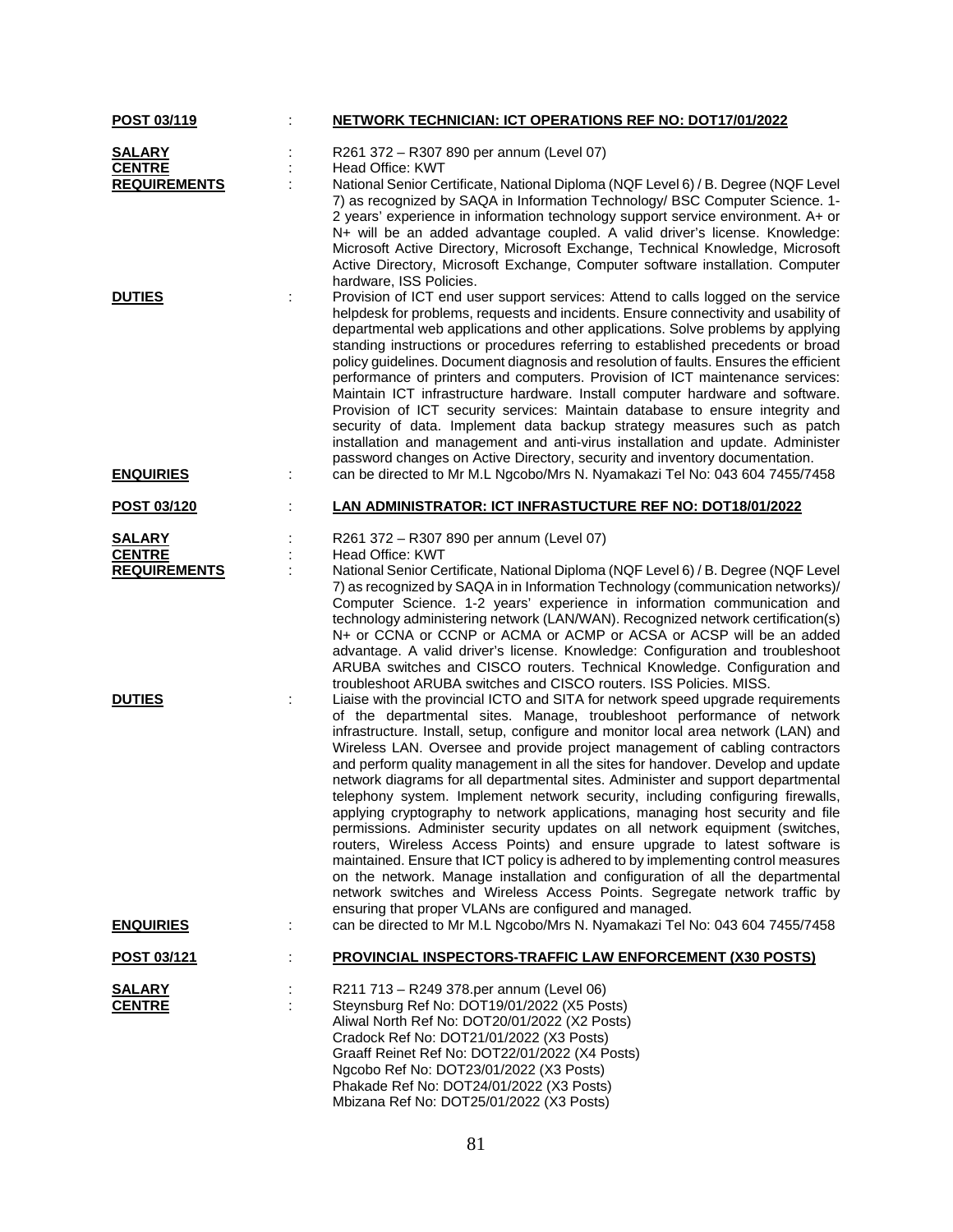| <b>REQUIREMENTS</b><br><b>DUTIES</b>                                                       |   | Humansdorp Ref No: DOT26/01/2022 (X3 Posts)<br>Komga Ref No: DOT27/01/2022 (X4 Posts)<br>National Senior Certificate or Equivalent qualification. Traffic Officers Diploma<br>obtained from an accredited Traffic College. A valid Driving license at least Code<br>B. No criminal record. Those who may have undergo an internship Program within<br>Traffic Law Enforcement will have an added advantage. Must be prepared to be<br>deployed at any of the abovementioned Traffic Stations at the discretion of the<br>Department. Once appointed you will be working the 24/7 shift system. Knowledge:<br>Knowledge of the National Road Traffic Act, 93 of 1996 and the applicable relevant<br>legislation in the Traffic Law Enforcement environment.<br>Enforce Road Traffic Legislation. Implement planned and approved traffic law<br>enforcement activities. Ensure the free flow of traffic through point duty and traffic<br>control at congested areas. Coordinate activities and safeguard accident scenes,<br>identify and advise management on hazardous locations. Participate in traffic law<br>enforcement operations and speed machine operations. Issue notices and execute<br>arrests under relevant Acts, directives and procedures, and attend court<br>proceedings and give evidence. Escort abnormal vehicles and loads to ensure the<br>safe movement thereof and coordinate overload control management (including |
|--------------------------------------------------------------------------------------------|---|-----------------------------------------------------------------------------------------------------------------------------------------------------------------------------------------------------------------------------------------------------------------------------------------------------------------------------------------------------------------------------------------------------------------------------------------------------------------------------------------------------------------------------------------------------------------------------------------------------------------------------------------------------------------------------------------------------------------------------------------------------------------------------------------------------------------------------------------------------------------------------------------------------------------------------------------------------------------------------------------------------------------------------------------------------------------------------------------------------------------------------------------------------------------------------------------------------------------------------------------------------------------------------------------------------------------------------------------------------------------------------------------------------------------------------------------------|
| <b>ENQUIRIES</b>                                                                           |   | goods and passengers).<br>Can be directed to Mr M.L Ngcobo/Mrs N. Nyamakazi Tel No: 043 604 7455/7458                                                                                                                                                                                                                                                                                                                                                                                                                                                                                                                                                                                                                                                                                                                                                                                                                                                                                                                                                                                                                                                                                                                                                                                                                                                                                                                                         |
| POST 03/122                                                                                |   | DRIVER OPERATOR: TRANSPORT INFRASTRUCTURE FLEET SERVICES<br><b>REF NO: DOT 28/01/2022</b>                                                                                                                                                                                                                                                                                                                                                                                                                                                                                                                                                                                                                                                                                                                                                                                                                                                                                                                                                                                                                                                                                                                                                                                                                                                                                                                                                     |
| <b>SALARY</b><br><b>CENTRE</b><br><b>REQUIREMENTS</b><br><b>DUTIES</b><br><b>ENQUIRIES</b> |   | R147 459 - R173 706.per annum (Level 04)<br>OR Tambo<br>An NQF level 3 qualification (or grade 10 or higher final year report/ statement).<br>Valid code C1 driver's license. PrDP will be an added advantage Valid operator<br>certificate of competence is compulsory for any road construction plant item<br>(Expired certificates will not be considered). 3 years general road related<br>experience. Knowledge: Operation of the equipment. Physical inspection of<br>vehicles and interpret instructions for proper use of all controls for safe operation<br>of vehicles. Interpret and follow operating manuals, maintenance manuals and<br>service charts.<br>Pre-check start activities before performing any work; Operates self-propelled<br>construction machines in construction and maintenance of earthwork structures,<br>such as highways, streets, and temporary roads: Operates machines and moves<br>levers to regulate height and angle of blade/ bucket/ drum. Operates machines in<br>successive passes over working area, observing reference stakes or hand signals<br>of assisting worker. Feels and listens to sound of engine to determine compaction/<br>load on bucket.<br>can be directed to Mr M.L Ngcobo/Mrs N. Nyamakazi Tel No: 043 604 7455/7458                                                                                                                                                        |
| POST 03/123                                                                                |   | DRIVER MESSENGER REF NO: DOT 29/01/2022                                                                                                                                                                                                                                                                                                                                                                                                                                                                                                                                                                                                                                                                                                                                                                                                                                                                                                                                                                                                                                                                                                                                                                                                                                                                                                                                                                                                       |
| <b>SALARY</b><br><b>CENTRE</b><br><b>REQUIREMENTS</b>                                      |   | R124 434 - R146 575 per annum (Level 03)<br>Head Office: KWT<br>NQF level 3 (Grade 10 certificate or equivalent). Driving License. Professional<br>Driving Permit. 7 to 12 months driving experience. Knowledge: Job Knowledge,<br>Communication, Interpersonal relations, Flexibility, Teamwork, Accuracy, Aptitude<br>of figures.                                                                                                                                                                                                                                                                                                                                                                                                                                                                                                                                                                                                                                                                                                                                                                                                                                                                                                                                                                                                                                                                                                           |
| <b>DUTIES</b><br><b>ENQUIRIES</b>                                                          | ÷ | Drive light and medium motor vehicles to transport passengers and deliver other<br>items (mail and documents). Do routine maintenance on the allocated vehicle and<br>report defects timely. Complete all the required and prescribed records and logs<br>books with regard to the vehicle and the goods handled. Render a clerical support/<br>messenger service in the relevant office: Collect and deliver documentation and<br>related items in the department. Copy and fax documents. Assist in the registry.<br>can be directed to Mr M.L Ngcobo/Mrs N. Nyamakazi Tel No: 043 604 7455/7458                                                                                                                                                                                                                                                                                                                                                                                                                                                                                                                                                                                                                                                                                                                                                                                                                                            |